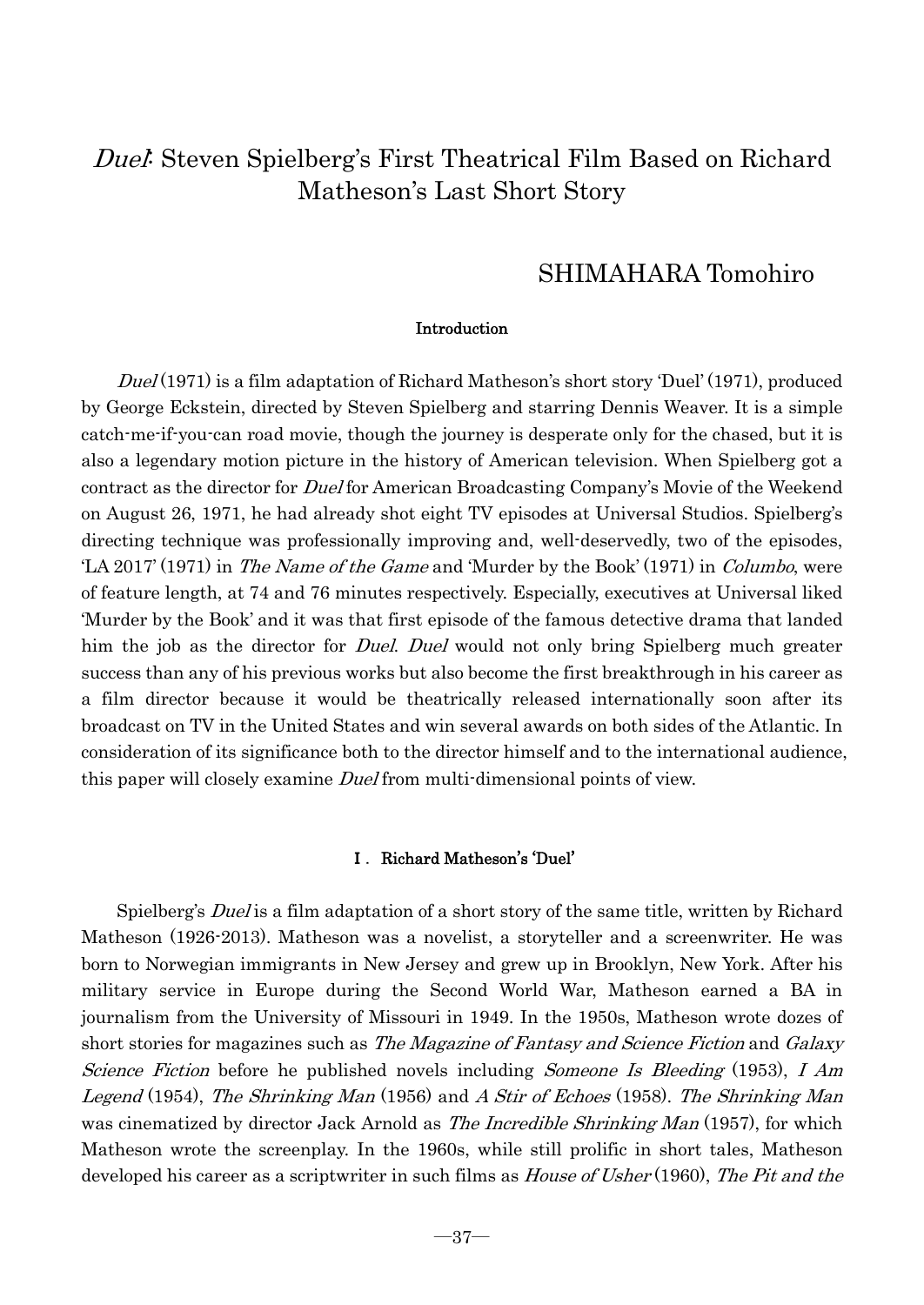Pendulum (1961), Tales of Terror (1962) and The Raven (1963). As obvious in their titles, all these four movies were adapted from Edgar Allan Poe's short stories, produced by American International Pictures, directed by Roger Corman and starring Vincent Price. Matheson also embarked on writing scenarios for the small screen as televised drama series became increasingly popular over the Big Three (ABC, CBS and NBC) networks in American households. He contributed episodes to a wide range of genres: horrors and thrillers such as The Twilight Zone (1959-64), Thriller (1960-62) and The Alfred Hitchcock Hour (1962-65), the detective Bourbon Street Beat (1959-60), westerns Wanted: Dead or Alive (1958-61) and Have  $Gun-Will \; Travel (1957-63)$  and the WWII series  $Combat$ . (1962-67).<sup>1</sup>

At the end of the 1960s and the beginning of the 1970s, Matheson vigorously continued telecasting some of his own works while he produced only one novel, *Hell House* (1971), and several short stories. Although 'Duel' was published as fiction in the April issue of *Playboy* in 1971, its origin dates way back; the tale was based on Matheson's traumatic experience eight years earlier. When Matheson and his fellow writer, Jerry Sohl, came back to the clubhouse for lunch after playing nine holes on the golf course at Elkins Ranch in Fillmore, California, in the morning on November 22, they learned the news that US President John F. Kennedy had just been assassinated in Dallas, Texas. Both Matheson and Sohl were so shocked that they cancelled the game for the afternoon and hit the road back southward to Thousand Oaks. Sohl drove the car with Matheson in the passenger's seat, keeping silent because they were dismayed at Kennedy's tragic death. However, their silence was broken by a heavy grinding sound of the engine of a huge truck and trailer rushing from behind. With their mournful feeling and anger about the murder of Kennedy blown away, Matheson and Sohl screamed in terror, and Sohl stepped hard on the accelerator to distance their car from the approaching truck. On the desert highway the truck pursued the small car tenaciously; as the latter sped up desperately, the former narrowed the distance between the two. The car chase went on at the speed of 60 to 70 miles an hour until Sohl turned the wheel hard and pushed his fishtailing car into a tough spin onto the roadside. The car stopped tilted, kicking up dust, through which the murderous truck raced down and soon disappeared into the distance. Matheson and Sohl got out of their car and cursed the rig still in fury and fear, but, after his excitement settled down, instinctively as a writer, Matheson ruminated over his nightmarish experience he had just had on the road in the broad daylight and scribbled it down on the back of an envelope as an idea for a later story.2 For a certain time after this traffic narrow escape, Matheson pitched the idea to some television series, but none of them accepted it, mainly because their producers thought his idea only would provide a fairly limited situation for an episodic broadcast. So Matheson gave up the idea for the time and kept it on a file till the right moment. In 1971 Matheson brought the dormant plan back to the table. To refresh his memory of the horrible car chase eight years before, Matheson drove his own car back and forth between San Fernando Valley and Oxnard in California. Matheson went through three stages in re-creating the road rage he had suffered in fictional form: visualization, verbalization and textualization. As he called himself 'a visual writer,' Matheson first gave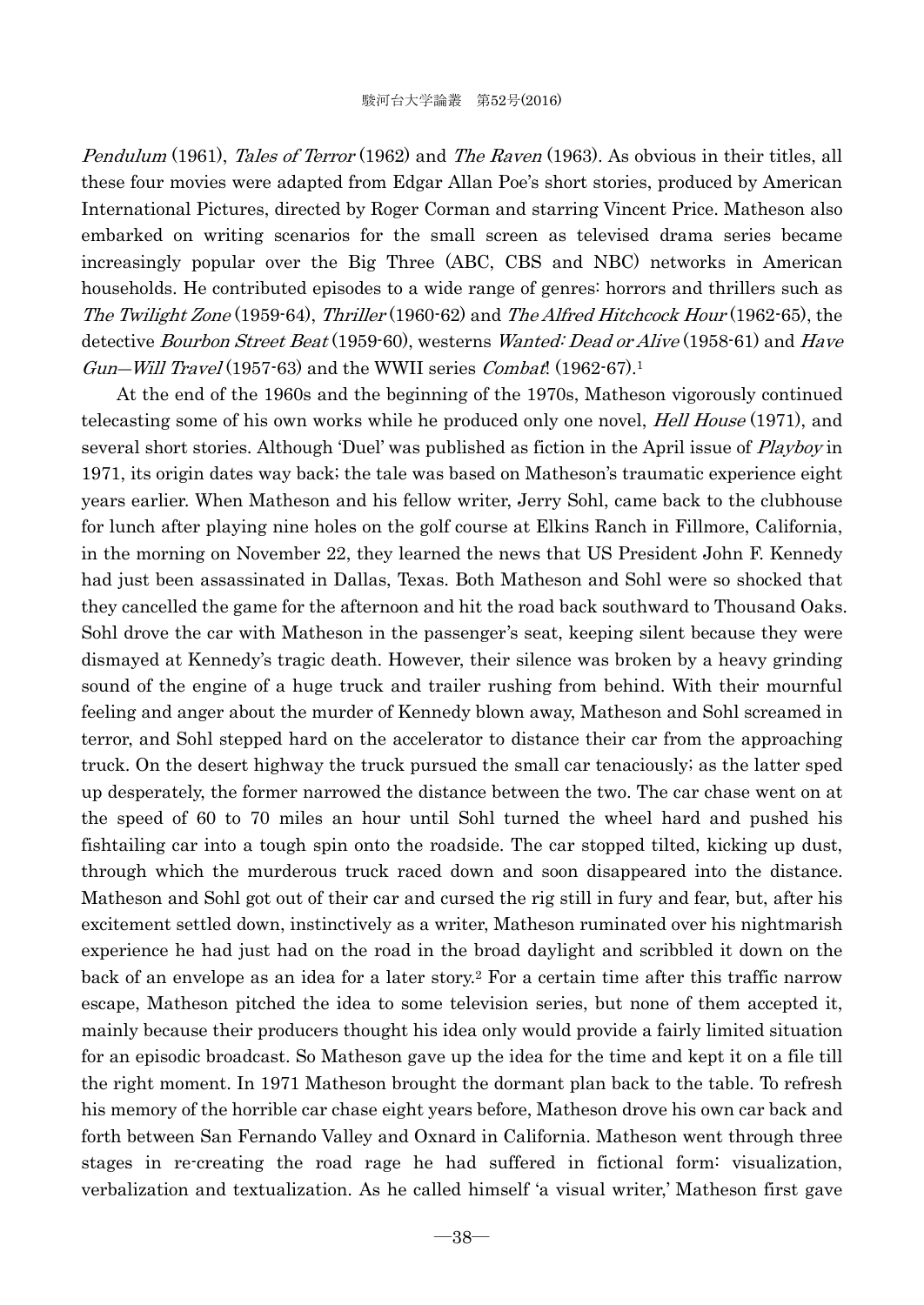concrete shapes and vivid colors to his faded impression of the car chase by seeing rocks and sands from the driver's seat. Then he vocalized his optical re-experience through a microphone into a tape recorder in his own words, and finally made it over into a written form.3 As seen in this process, Matheson's literary composition is a kind of journalistic coverage. Through some touching up and correction, Matheson published the story under the title 'Duel' in Playboy in April, 1971.

# Ⅱ. Precursors to Matheson's 'Duel'

There are at least two pieces of radio drama that obviously influenced Matheson in creating 'Duel' based on his own experience, as the TV reviewer pointed out in *Daily Variety* after Spielberg's Duel was aired on TV in mid-November, 1971. One is 'What the Devil' in Lights Out Everybody, which was written by Arch Oboler and was broadcast on October 6, 1942. The other is William N. Robinson's 'Snow on 66' in *Suspense*, aired on July 15, 1962. Both radio episodes deal with road rage in the form of a cat-and-mouse race between a truck and a car.4

 The protagonists of 'What the Devil' are a man named Frank and his girlfriend, who divorced her husband some time ago. They hit the road, and, urged by his girlfriend, Frank passes a red truck, when the truck begins to chase their car and try to kill them. The woman catches a glimpse of the cab of the truck and says in a trembling voice that the driver has no face. So much frightened, she suggests that they take another route, but Frank insists on taking the same road because it is a short-cut. Soon the car's engine stops working very well, and, seeing the truck, Frank says that no one is behind the wheel. Frank and his girl park their car and walk to the truck. Opening the door, Frank says, 'Come on out. I'll drag you out,' when they suddenly scream. Probably, they have seen something horrible or that kind of thing has happened, but there is no explanation about it in the show. They are back in their car and keep on traveling with a free road and no sign of the truck ahead. However, they found the truck right behind them, and, though they try desperately to run away from it, the truck runs over their car, flat like a tin can. The police find big footprints, not any skid, on the road, as if a titanic monster had strode there and tread the poor car.5

 On the radio waves 20 years later, 'Snow on 66' is as weird a story. It starts at a motel in a desert in the outskirts of Arizona. Charlie and his wife leave the motel in a car. It's a cold, snowy day. A train is going to Los Angeles. The couple mention facilities like motels, gas stations and restaurants along the way. A truck appears ahead of them, blows the horn and speeds up and down. Charlie parks at a gas station and so does the truck. The couple eat lunch at the diner and the truck driver, named Leroy, threats them, saying, 'I don't like you to cut in. I could kill you. I'll kill you next time. Don't forget.' Charlie apologizes to him and he accepts it. People in the diner know Leroy as 'a big kid.' The man and his wife lose their appetite and finish their meals earlier. Charlie asks a woman at the eatery to call the police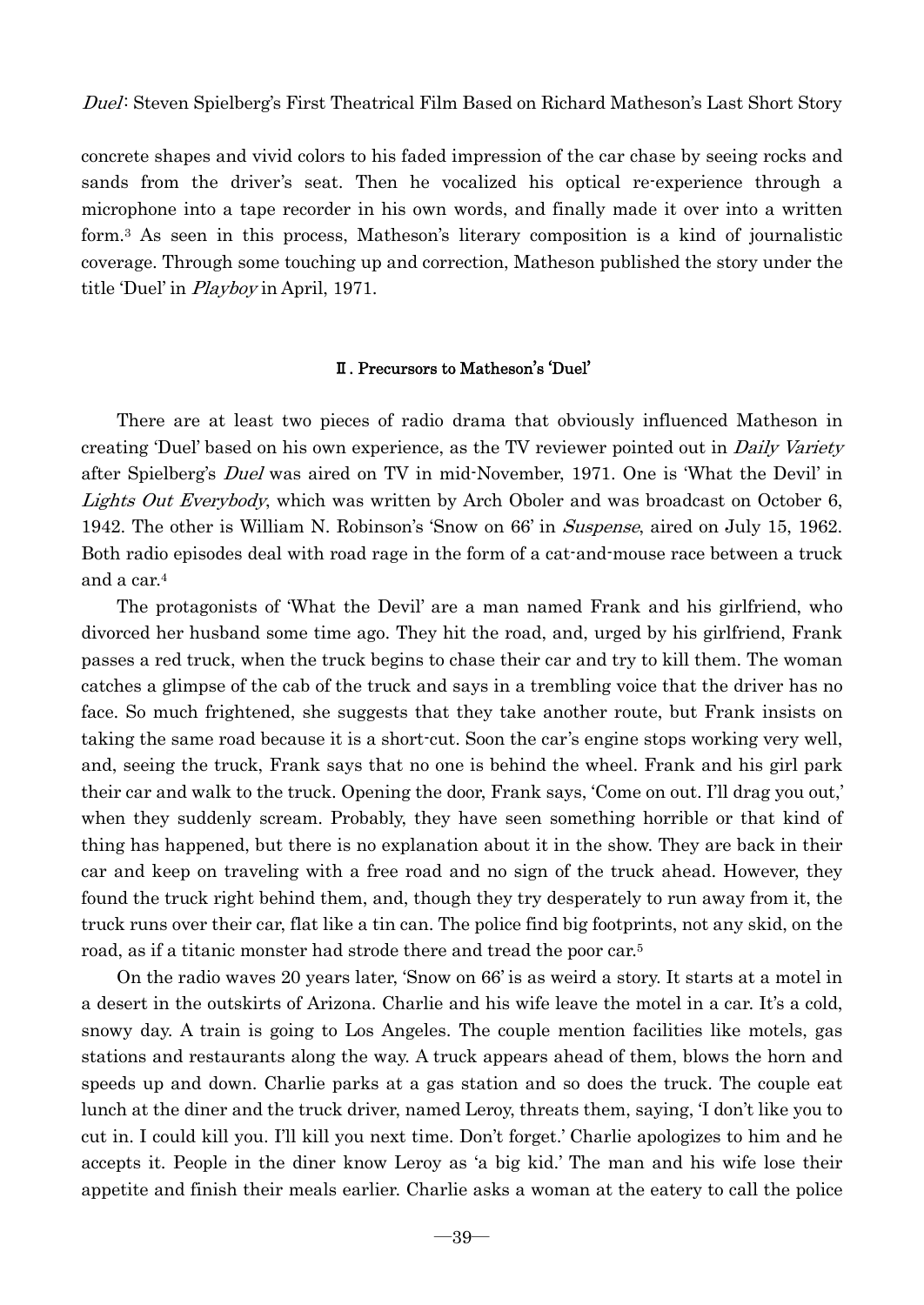and his wife jots down the license number of the truck. They ask the police to arrest Leroy, but the officers do not want to and just dismiss him as a big kid and drunk. The couple suggest that they put Leroy behind bars or in an institution. When they are about to leave the gas station, they find that someone has given their car a flat tire, and the truck drives away, blowing the horn triumphantly. They have no other choice but to stay at a motel. At night, they try to call the police again, but the switchboard is closed. The phone line gets connected at last, and the couple ask the police to arrest Leroy. When they leave the motel secretly, the truck horns repeatedly. The police arrest Leroy and put him in jail. However, he leaves a message to Charlie and his wife, saying, 'I'll be back soon.' Back on the road, Charlie turns on the radio and light music plays, when Leroy's truck appears behind them out of nowhere with one headlight on. The headlight is so bright that it blinds Charlie reflected on the rearview mirror and the truck runs the couple over. The police call the motel and ask the proprietor to tell Leroy to sleep in jail.6

 Both radio shows share a lot of similarities with Matheson's 'Duel': trucks, their mysterious drivers, gas stations, diners, etc. In actual fact, Matheson admits that the thrills of 'What the Devil' lingered in his memories long after he listened to it in his childhood. Though Matheson had no intention for plagiarism, Variety reported Arch Oboler's lawsuit against Matheson, Universal and its related companies and *Playboy* at the end of February, 1971. However, Variety gave no report of the outcome of the lawsuit and even Matheson does not remember it. According to Matthew Bradley, an expert on Matheson, it is doubtful that Oboler really filed a lawsuit against Matheson and others, and Bradley suggests that Oboler may only have threatened to do so. As for 'Snow on 66,' Matheson indicates that it is a case in which creators including writers are inevitably influenced by great works of others.<sup>7</sup> Despite some likeliness between 'Duel,' 'What the Devil' and 'Snow on 66,' 'Duel' places a special focus on the protagonist's loneliness and alienation in a fairly visual representation, which makes it a better and more psychological work.

#### Ⅲ. 'Duel' in Universal Studios

After its publication, Matheson's 'Duel' drew attention to some staff at Universal Studios as a potential material for visual media. For example, film editor Frank Morriss read 'Duel' and was sure that it was good enough to be on the screen. However, the producers to whom Morriss recommended 'Duel' dismissed it as too short for the 90-minute running time. According to his own claim, Steve Bochco, the author of 'Murder by the Book' in *Columbo*, took 'Duel' to a television producer and his boss, George Eckstein, as a promising candidate for a teleplay due to its 'propulsive drive' after he exchanged opinions about the magazine story with his fellow writer and future producer, Kenneth Johnson, over the phone. Urged by Bochco, Eckstein read 'Duel' and, because he felt convinced that it was visual enough to be a motion picture, he proposed it to the studios' executives and gained the approval for the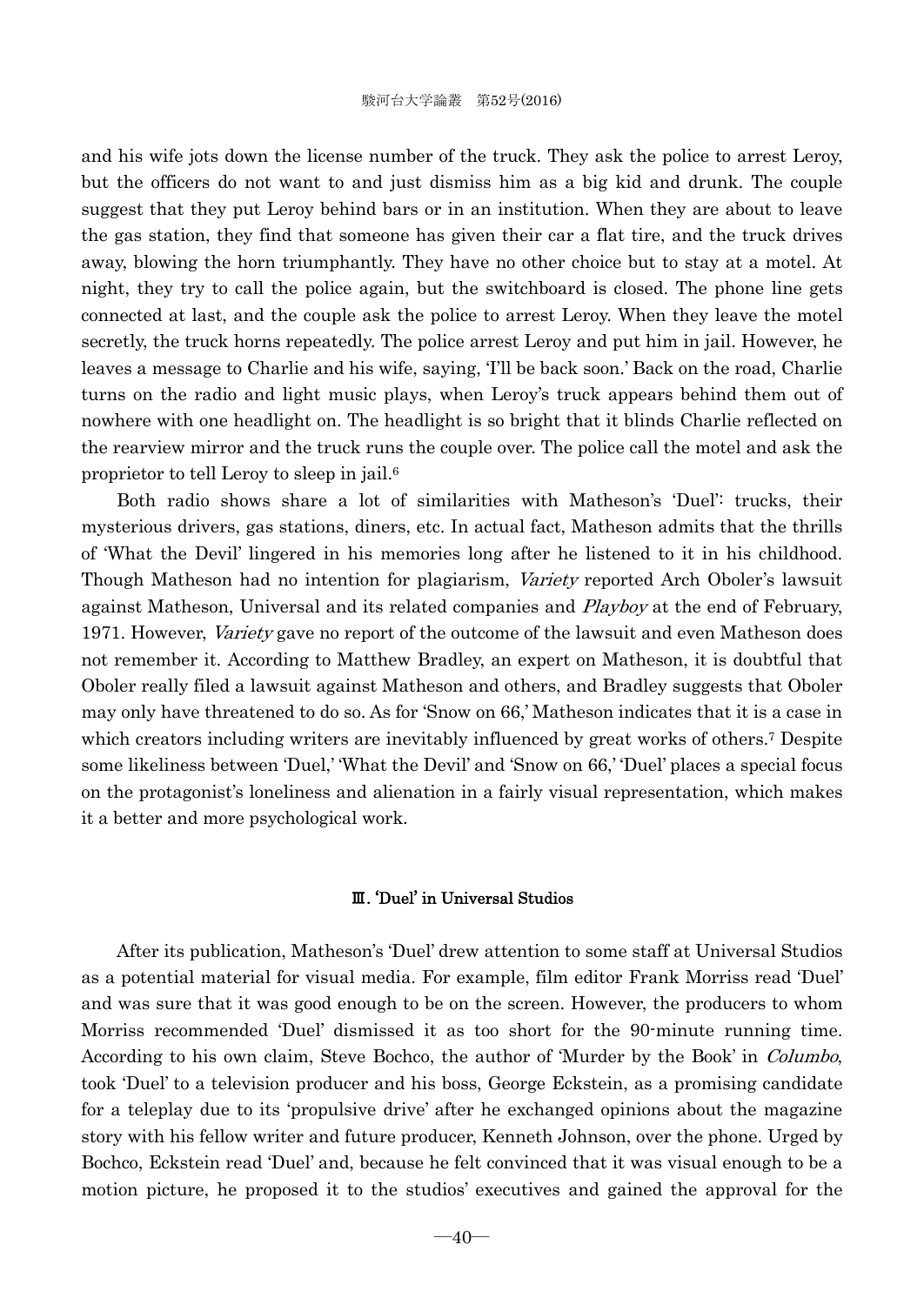screen. Though Richard Matheson initially turned down the offer from Universal for the film adaptation of 'Duel' because he was afraid that the story would be too short for a feature-length teleplay, he signed the contract to write the script for its broadcasting on the ABC's Movie of the Weekend by the deadline on August 16. At this point, Universal didn't decide the director for the show yet, when Spielberg made a move for that position. Spielberg got the information about the project for 'Duel' from one of his assistants, Nona Tyson, who knew that he was looking for a good material that he could make over into a feature-length film. Tyson took the April issue of *Playboy* to Spielberg and recommended that he read 'Duel.' Though Spielberg was surprised at the mismatch between his assistant and the magazine because Tyson was, far from typical young American women in the early 1970s, a conventional type of woman with a 1940s hairstyle and clothes just like Rosie the Riveter during the Second World War while *Playboy* was a men's magazine that featured the nudity of playmates, he read it and, finding it perfect for him to visualize, he pitched himself to Eckstein as the director for Duel. Satisfied with the quality of Spielberg's direction after seeing a rough cut of 'Murder by the Book,' Eckstein gave him the script of *Duel* written by Matheson and told him to read it and to come back to him with ideas of how he would direct it. Soon later, they agreed to shoot the teleplay almost like a silent film with a minimal number of dialogues mostly from the car driver's [David Mann's] point of view. Thus, Spielberg signed a contract with Universal as the director of Duel on August 26, 1971, with a reward of \$5,000, or the minimum amount guaranteed by the Director Guild by America, for his direction, and additional income for its repeated broadcasting and theatrical release in the future.8

# Ⅳ. Preproduction of Duel

As is often the case with made-for-TV movies, the production of *Duel* was on a tight budget and schedule. Universal allotted Spielberg \$750,000, consisting of \$450,000 for location and \$300,000 for the general expenses at the studio. The location was scheduled for fourteen days, between September 13 and 30, with weekends off, followed by another 6 weeks of postproduction such as editing and dubbing before the air date on November 13. In preproduction, Spielberg and his crew spent 17 days casting the characters and cars. Universal first aimed high for a big movie star and offered the role of the protagonist, David Mann, to Gregory Peck. Spielberg dreamed that the studio would have increased the budget so that *Duel* could have been released at theaters if Peck had taken it, but in reality Peck turned it down as it was rather expected, and Universal turned to a moderate star for the second choice. After the role was rejected by David Janssen, who played Dr. Kimble in The *Fugitive* (1963-67), and Dustin Hoffmann, Spielberg found Dennis Weaver on a list of actors, who was on hiatus from shooting the second season of urban-western TV series, McCloud (1970-1977) at the time. In fact, Weaver was one of Spielberg's favorite actors since Spielberg saw Weaver's portrayal of an eccentric night watch in Orson Welles' Touch of Evil (1958).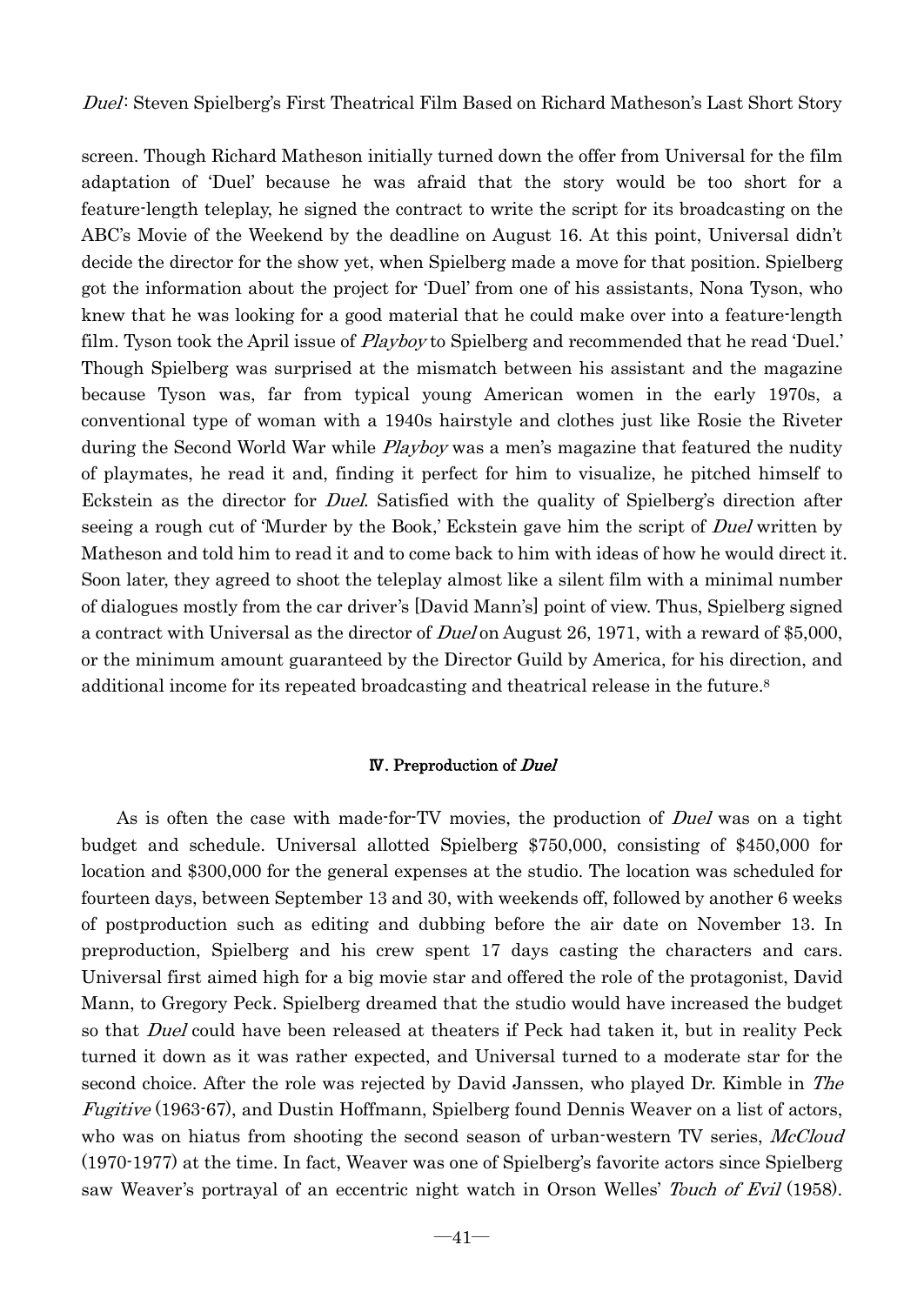Spielberg was confident that Weaver would represent David Mann's nervousness and despair better than anyone else. Weaver actually would and both Eckstein and Matheson would admit Spielberg's right choice for the role after they saw the film; Eckstein would highly evaluate Weaver's personification of everyman's quality and Matheson would praise him for manifesting Mann's vulnerability. Dennis Weaver received the offer of the role through his agent, who advised him to accept it, believing that *Duel* would make a good movie, even before Weaver read the telescript. Though Weaver felt this prophetic type of advice unusual, he got to know that his agent was right and accepted the offer soon after he read the script. Out of courtesy to Weaver and with some qualms about his possible later decline of the offer, Eckstein asked him if he would mind working with a young director while the producer commended Spielberg for his imagination, enthusiasm and creativity. Weaver gave a positive answer to working with a 24-year-old Spielberg and would find it great fun to shoot the film under his direction once they went out on location, recognizing him as exactly what Eckstein had described him.9

 After casting the main character came choosing the cars. On the back lot of the studio, Spielberg gave an audition to the seven trucks that Robert S. Smith, the art director of Duel, and unit manager Wallace Worsley Jr. lined up as the candidates for the murderous oil tanker. Out of the heavy vehicles, Spielberg selected a 1955 Peterbilt 281 because, though the smallest among the choices, it had a cab of a good shape for its 'face' with good parts: the two-framed windshield for the eyes, the hood for the snout, the grille and the bumper for the jagged-toothed mouth, and the side-view mirrors for the ears, while the others were uncharacteristic with flat front ends, which made them look more or less similar to each other. Carey Loftin, the stunt coordinator of the film, would take the wheel of the rig. As for David Mann's car, an unnotable model was preferred in light of the owner's everyman type of quality. Spielberg chose a 1971 Plymouth Valiant, which was a nondescript sedan but painted red to give a visual impact. In most parts of the movie, Dennis Weaver would drive the car, but Loftin's cohort, Dale Van Sickle, would perform stunts where more advanced driving skills would be required. The two vehicles Spielberg picked out would make a sheer contrast in size, age and color on the screen.10

Next question is where the crew would shoot *Duel*. Considering particular spots including the two gas stations and the cafeteria in Matheson's original work, Spielberg covered great expanses in search of a location site in California. Flying in a helicopter over deserts and canyons with a few colleagues, he decided on areas around Angeles Crest Highway and Soledad Canyon to the north-east of Los Angeles City. Subsequently, Spielberg did meticulous geographical work; with art director Robert Smith, he translated the script into storyboards, created an illustrated map of the locale and hung it on the walls of the production company's office and his hotel room so that the shooting crew could see what would happen on which spot at sight. With all this hectic preproduction, Spielberg fell behind schedule by three days, which launched the actual shooting of *Duel* on September 17, not on 13 as originally planned. However, the competent young director caught up on the deadline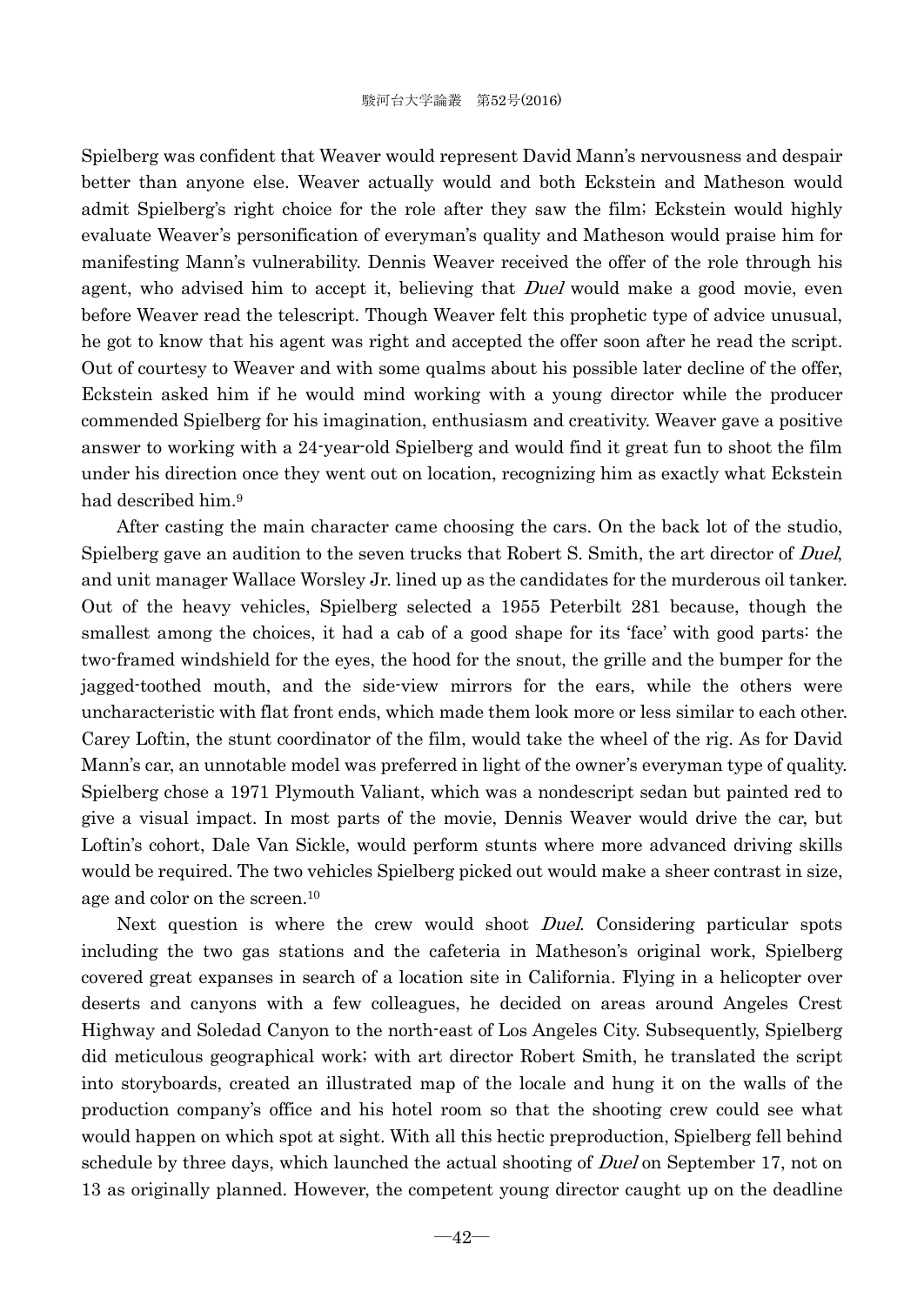by using half a dozen of cameras in some scenes and shooting the running cars from both sides of the highway. On October 4, the shooting came to a wrap, followed by postproduction for additional six weeks.11

# Ⅴ. Duel: the Beginning

Duel is a road movie that renders a life-risking chase play between a traveling businessman and an unseen driver of a huge truck, which culminates in their showdown on a clifftop. The film begins in total darkness, which soon breaks into light after footsteps and sounds of opening and closing a car door and of an engine starting. At this moment, viewers realize that a car has left a garage and that the opening scene is shot from the driver's viewpoint. There are two suggestions in the beginning of the teleplay. One is that the darkness in the garage implies the unpredictability of the driver's journey or, even worse, the possibility of a disaster falling on him though he is supposed to know his destination and the route to it because the road trip is his business routine. The other is that viewers put themselves in the driver's shoes not merely because most people drive cars in America but also because they see the same things as he does from behind the wheel as the camera is fixed at his eye level. With this sense of togetherness, viewers and the car driver go on a long day's journey into uncertainty. While the car runs from the residential area through the city center out into the suburbs still from the first-person perspective, viewers can learn about the motorist; he lives in a detached house with a garage in an urban residential neighborhood and listens to a variety of shows on the car radio including weather reports, traffic forecasts, baseball game results and jazz music. These fragments of information converge into the speculation that he is a typical middle-class American, which is verified by the generic quality of the radio talk show that he listens to. The disk jockey announces that he is trying to play a prank on the National Census Bureau on the phone and when his phone gets connected, the perspective shifts from the first person over to the third which photographs the red Plymouth Valiant with the driver in it on an open highway in a rural area. At this very point, viewers recognize him as an ordinary man in his ordinary car from an objective point of view for the first time in this movie. As in Spielberg's previous television works, camerawork plays a very significant role in Duel. In fact, his flashy manipulation of cross-cutting and shifting point of view shares little with the anonymous video realism of most issue-oriented telefilms.12 The driver's name is David Mann, a typical name that represents the average American, though there is still no hint of his name at this moment. In the prank phone call, the disk jockey identifies himself as 'one of the silent majority,' not as any special person, and asks a female staff-member at a district branch how to fill in the blank for 'Head of the Family' in his census form. He tells her that he lost the position of the head of the family on the day he got married and gives her some details of his personal life; he has 'unfortunately' been married to his wife for as long as 25 years and while she works out in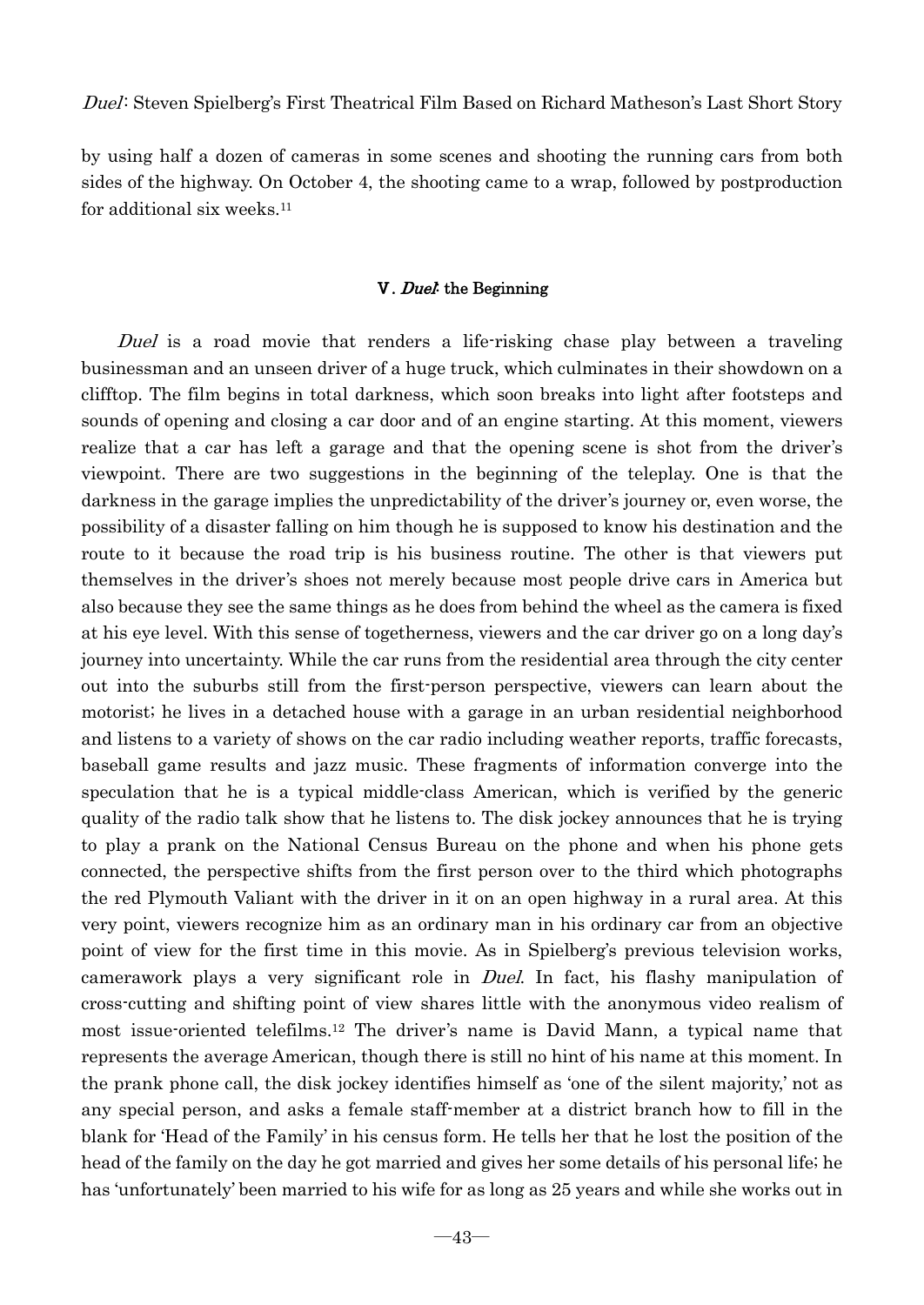the world, he stays at home, doing the house work in a house dress and taking care of their babies because he hates working, going out, seeing people and getting involved with the rat race. From these elements, he judges his wife to be the head of the family, though it is very embarrassing to him as the man of the family. David Mann does not react either positively or negatively to the show, but while the telephone conversation about the crestfallen paternalism is going on, his face comes up on camera, first reflected on the rearview mirror, next from his front and then from his right side, as if the disk jockey were giving a verbal description to the silent images of the man behind the wheel. In fact, this false selfspecification is ironically true to Mann as he admits its validity a little later at the first gas station.

 After part of his social background and identity comes to light in this suggestive way, Mann finds a big truck and trailer going slowly ahead. The truck is giving off exhaust fume from its smokestack. Mann coughs and grumbles about the toxic gas, saying, 'Talk about pollution!' He suffers from the exhaust every time he tails the truck on his way. In Matheson's original work, Mann's aversion against filthy air is expressed more straightforwardly.

He grimaced at the smell of the truck's exhaust and looked at the vertical pipe to the left of the cab. It was spewing smoke, which clouded darkly back across the trailer. Christ, he thought. With all the furor about air pollution, why do they keep allowing that sort of thing on the highways?13

In addition to his natural repulsion toward air contamination, Mann criticizes other forms of environmental destruction along the way as follows:

Driving where he was, he grew conscious of the debris lying beside the highway: beer cans, candy wrappers, ice-cream containers, newspaper sections browned and rotted by the weather, a FOR SALE sign torn in half. Keep America beautiful, he thought sardonically. He passed a boulder with the name WILL JASPER painted on it in white. Who the hell is Will Jasper? He wondered. What would he think of this situation.<sup>14</sup>

Mann's environmental consciousness is apparently based on his high education and urban lifestyle. On the other hand, the truck driver's indifference to environmental issues could be attributed to his lack of public consciousness and low level of education.

 The mere back end of the trailer is enough to show the truck driver's character; 'FLAMMABLE' is painted in red letters outlined in white. Literally, the adjective in capital letters means that the rig is carrying gasoline, which requires caution because it is easy to catch fire, needless to say. Metaphorically, the truck driver is short-fused, gets out of control and becomes very dangerous as he shows his true colors down the road. In cinematography, after shooting the backside of the trailer, Spielberg's camera car passes Mann's Plymouth Valiant and the truck, shooting their left sides, and takes front pictures of the truck. This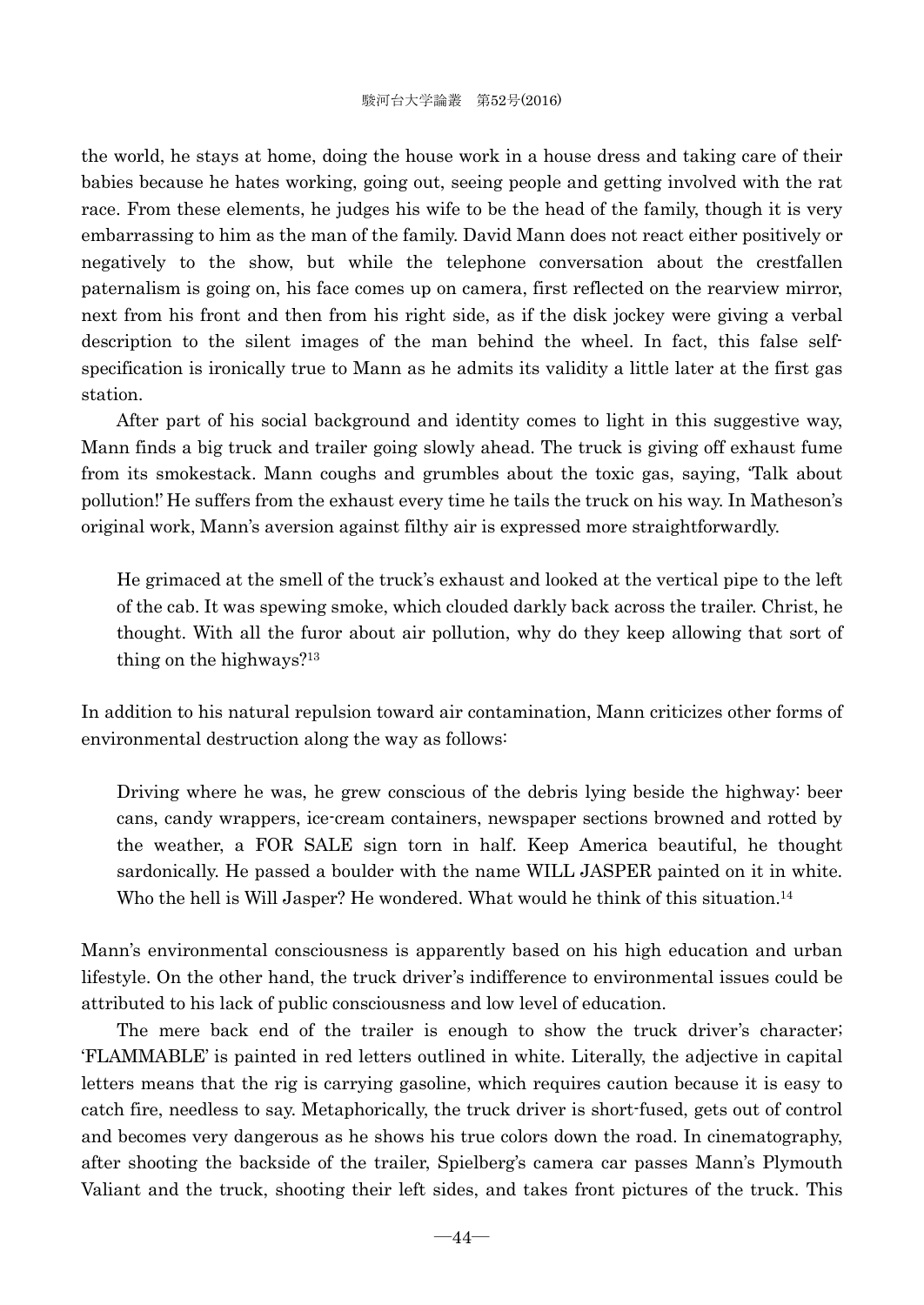dolly shot makes a sheer contrast between the two vehicles in size; the small car gets left behind the much larger and longer gas tanker and soon out of sight. Viewers also face the truck head-on for the first time; the hood and the grille are old and rusty, the windshield is dusty, the paint is faded and chipped, and the front fenders are dingy. Despite degradation with age, the strong build makes the rig alive and kicking along with a heavy engine sound. As the sign on plywood in Matheson's original story suggests, the truck and trailer can be compared to a 'NIGHT CRAWLER,' which reminds the sedan driver of 'some monster in a low-grade Hollywood thriller,' considering its 'leviathan form.' 15 Thus, though the truck cruises on the highway now, it shows an overpowering presence and has the potential for brutal violence.

 Mann, who is in a hurry to make a business deal with a man named Forbes in San Francisco (though viewers still have no clue to the purpose and destination of Mann's trip), passes the truck going slowly, but soon it passes him again and stays ahead of him. Mann is surprised at this, but when he sees that the rig is as slow, he cuts in front of him again. At this moment, the truck blasts a long horn as if a hound howled or a bull snorted excitedly. Though Mann looks back in surprise, he just sniffs at it and keeps on distancing from the truck until he cannot see it in the rearview mirror. Now keeping the highway to himself, Mann drives comfortably and enjoys listening to another phone conversation on the same radio program, where a weird man confesses to the jockey that he plays music on meat such as pork and beef, which reveals another example of the social degeneration of American men. Mann laughs at it, saying, 'That's sick, man!' but he is going to face his own gender crisis when the truck crosses his path in the very near future.

#### Ⅵ. Gas Station

 At a gas station, Mann has a close encounter with the truck driver. The two vehicles park side by side with oil pumps in between. Here again, the truck displays its physical advantage over Mann's sedan. Mann tries to recognize the truck driver from the driver's seat, while wiping his glasses, but he cannot, except for his right hand on the steering wheel, because the trucker is in the blind spot from Mann and an attendant sprays water onto the windshield and, bending over, wipes it, which blurs and blocks Mann's vision. During the wiping, the driver gets off his truck from the other side. Mann sees the trucker's boot give a kick to a tire and a water tank, which is an apparent sign of his irritation rather than a component checkup because he blows the horn a couple times impatiently while the attendant is still working on Mann's car. Another incident at this service station gives more information about Mann. When Mann tells the attendant to fill his car with ethyl, he says jokingly, 'If Ethel don't mind.' Obviously, this is a pun personifying the gas, but it suggests that Mann's relationship with a particular woman, probably with his wife (though her name is Ruth, not Ethel according to Matheson's story16) is not very good. 'Ethel' is also a slang word used in the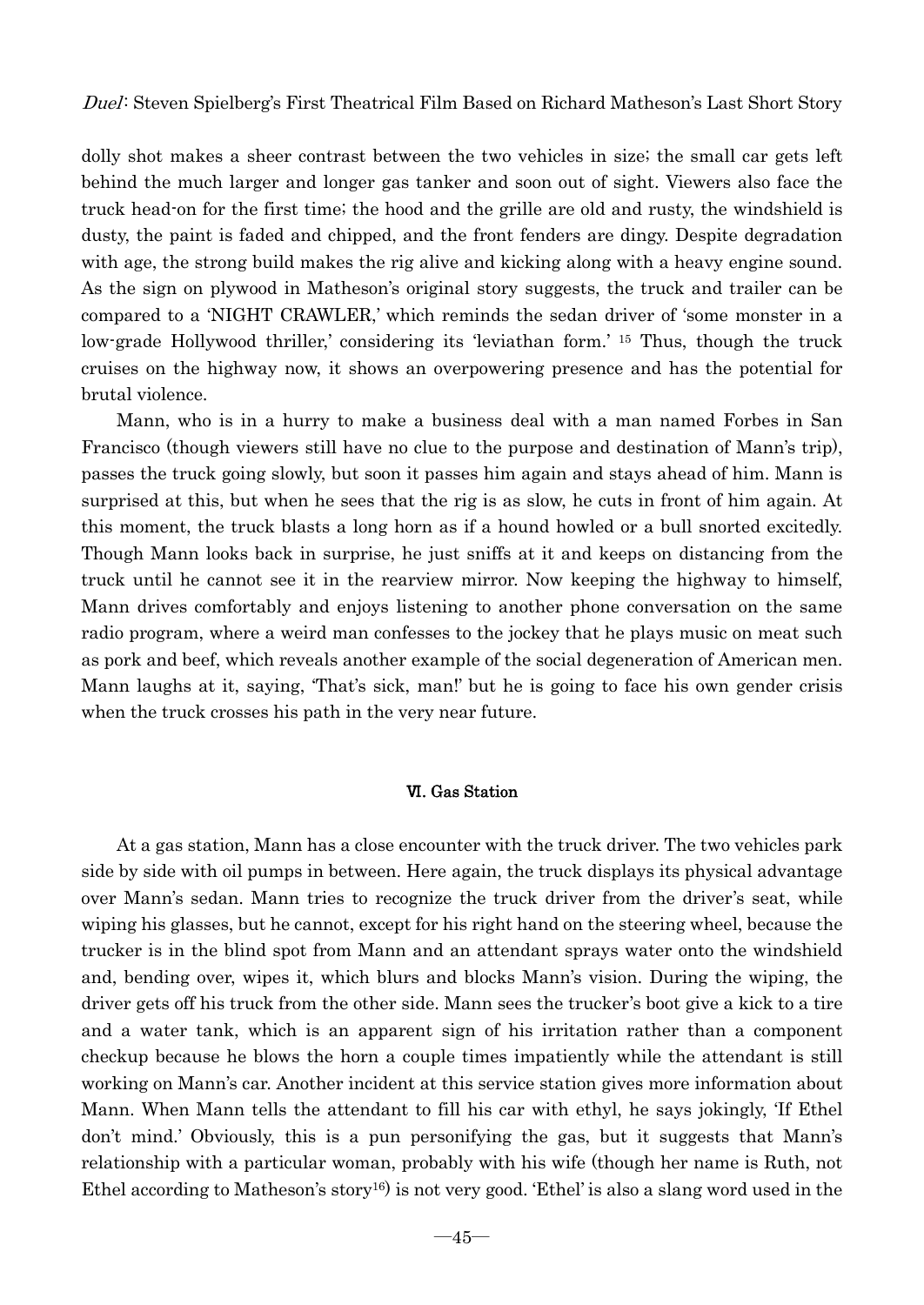1920s, meaning 'an effeminate man.' This unmasculine connotation of the word is supported in a figurative way. According to the gas jockey, it is about time that the radiator hose in the hood of Mann's car were replaced with a new one, but Mann refuses the replacement, though he admits that some other people pointed it out before. The old or damaged radiator hose can be interpreted as Mann's impaired virility which he might have known for some time. The attendant humbly accepts his rejection, saying, 'You're the boss,' to which Mann responds by remarking, 'Not in my house, I'm not.' Mann's admission of his indulgence in being in the second place in his family is the same thing as the aforementioned episode of the National Census; ironically, Mann's case is a real-life phenomenon while the talk with the census bureau on the radio is a prank. These metaphors take a realistic shape in the telephone conversation between Mann and his wife. This phone scene was additionally shot by Spielberg for a theatrical release for the next year in Europe, and, though critic Warren Buckland dismisses this scene as 'superfluous' and maintains that it 'makes the film uneven, because the audience is taken out of Mann's immediate environment<sup>17</sup>, the conversation between Mann and his wife is important in giving viewers some aspects of his personality and private life. Mann identifies himself as Dave Mann to a telephone operator and this is the first time ever viewers hear his name. While he is waiting for his wife to answer the phone, Mann occupies the aisle with a foot on the edge of the table in the center of the screen. However, a moment before his wife gets on the phone, a fat middle-aged woman in a pink one-piece dress walks in and Mann takes a step aside and let her through, saying, 'Excuse me.' While the fat woman is taking her laundry out of the tumble drier by her big hand in the foreground, Mann looks diminished and captured in the background seen through the open drier window. In the dialogue between the couple, Mann is apologetic to and defensive with his wife about doing nothing to a Steve Henderson who practically tried to rape her in public on the previous night. Mann's slightly shrill voice sounds his nervousness in contrast with her voice in a mixture of anger and disappointment. Indeed, her despondency is only natural because it was not prudent or pacifistic but rather irresponsible for him as her husband not even to try to stop Henderson attempting to sexually assault on her. His failure in carrying out his duty as a husband or the head of the family makes him look extremely bad. Coincidentally, she wears a pink one-piece dress, too. In consequence, Mann is overwhelmed visually and verbally by the two women dressed in pink from near and far at the same time at the launderette in the gas station. This incident at the launderette makes viewers wonder about Mann's potency.18

#### Ⅶ. Back on the Road

 Soon after Mann leaves the service station, the truck catches up with him, so he lets the truck pass, waving it over. However, the truck slows down again and blocks Mann's way by driving in a wiggly line every time he tries to pass it. When Mann tries passing it in the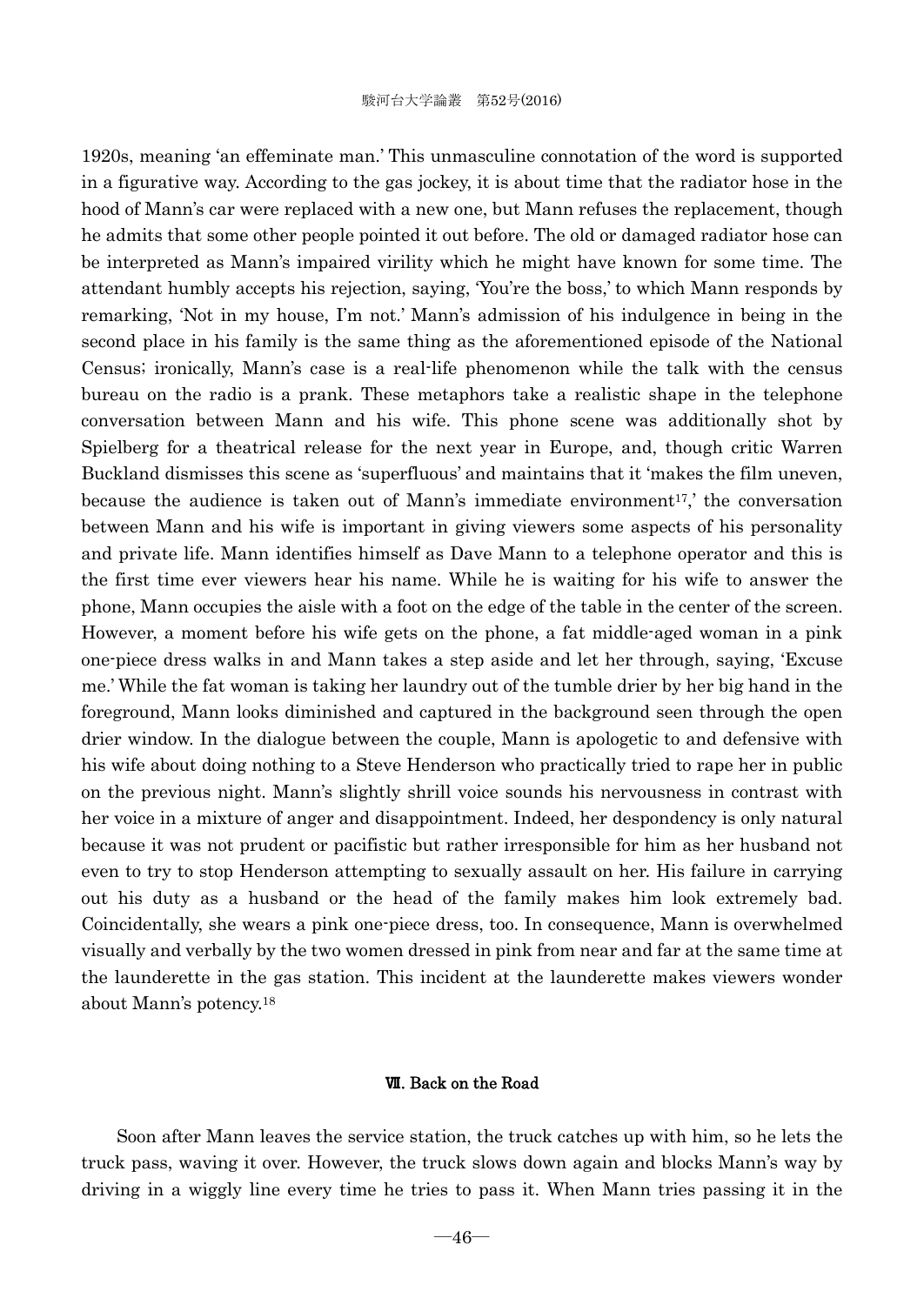opposite lane since the truck driver waves him over by his left hand like he did a while back, a blue convertible appears all of a sudden and nearly clashes against him head-on. Having a narrow escape, Mann realizes that the truck driver has the intention to kill him, sucking breath in through his mouth, with his heart pounding almost painfully. His shock is rendered into disharmonious music that plays briefly in this scene. Furious and cursing the malicious trucker more violently, Mann is dead set on revenging himself on the would-be murderer.

Halfway up the slope, Mann saw a turnout for the eastbound lane with no oncoming traffic anywhere in sight. Flooring the accelerator pedal, he shot into the opposite lane. The slow-moving truck began to angle out in front of him. Face stiffening, Mann steered his speeding car across the highway edge and curbed it sharply on the turnout. Clouds of dust went billowing up behind his car, making him lose sight of the truck. His tires buzzed and crackled on the dirt, then, suddenly, were humming on the pavement once again.19

Unlike the original written by Matheson, Mann does not honk the horn elatedly but makes a joyous shriek of victory, rapping on the wheel. Racing on and on down the highway, he is relaxed enough to turn on the radio again and starts to enjoy music, when he catches a glimpse of a billboard set up beside the road saying 'Chuck's Café,' which plays an important role as a turning point a little later in this film. However, Mann, who is in a hurry for a business appointment and relieved to believe that the spiteful truck is way behind, does not pay attention to the sign of the location of the cafeteria. Matheson puts something extra beside the billboard in his narrative.

Seven minutes later, he passed a billboard advertising CHUCK'S CAFÉ. No thanks, Chuck, he thought. He glanced at a gray house nestled in a hollow. Was that a cemetery in its front yard or a group of plaster statuary for sale?20

The cemetery or the statues that look like monumental objects in a burial ground foretells Mann's ominous future. In fact, the traffic harasser that he passed a little while ago is coming back to him, rocketing away down the way, narrowing the distance between them rapidly. Viewers can visually feel the high speed of the truck giving a rumbling sound, at the same eye level of the driver. Mann is dumbfounded to see the tank trailer in hot chase in the rear-view mirror, and, looking worriedly back occasionally, he treads hard on the accelerator to increase the distance from the bullet-like pursuer. However, the truck overtakes Mann and stays at his tail. The narrowing of the distance between them is effectively visualized in a long shot from the left side, with Mann's red sedan as a good target, as if a predator were running for a prey. Under a great threat of being run over by the truck close behind honking his horn like a mad beast, Mann sometimes loses control of his car, swaying to left and right and getting out of the lane onto the shoulders of the highway. The sense of impending crisis is described as a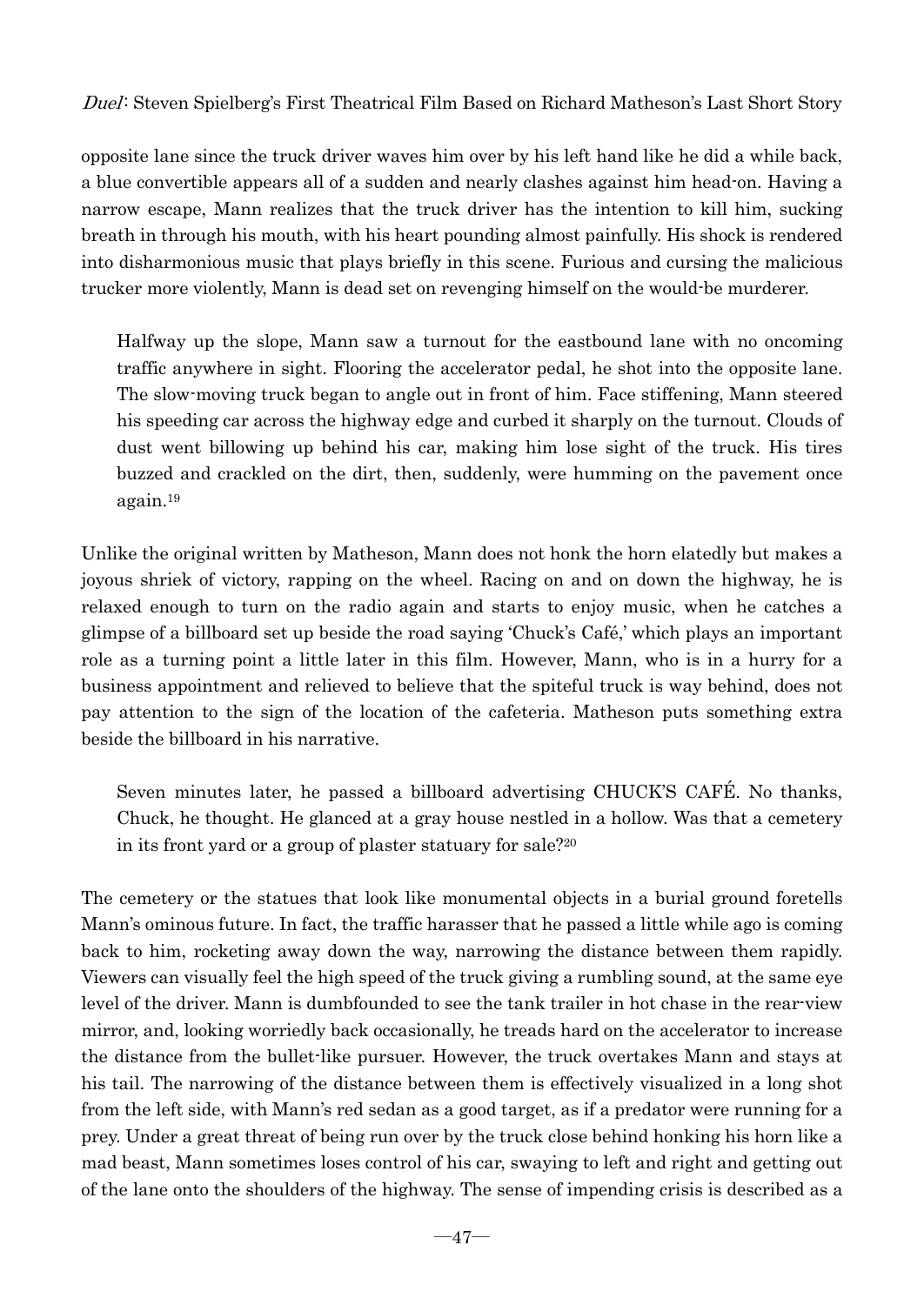close-up of the speedily approaching truck reflected in the left side-view mirror and on camera. This chase scene is really spectacular, and occasional fender benders caused by the truck on Mann's fleeing car distort Mann's face and stir up thrills in viewers. Auditorily, this desperate situation contrasts ironically with the easy-going music playing on the radio. As his life gets more in danger, this light tune is drowned out by heavy music in the back ground, which is practically a disharmony struck by the strings and which musicalizes mounting tension and fear in the scene.

The music composer for *Duel* is Billy Goldenberg. Goldenberg and Spielberg were colleagues and friends at Universal, and Goldenberg wrote scores for Spielberg's previous works: 'Eyes' (1969) for *Night Gallery*, 'LA 2017' (1971) for *Name of the Game* and 'Murder by the Book' (1971) for *Columbo.*<sup>21</sup> Knowing Goldenberg's ingenuities in terms of composing and playing music from his work experience with him, Spielberg asked him to create 'sound,' not pure music, appropriate for auditory expressions of the mounting tension during the car chase and Mann's increasingly frantic mental states. Since Spielberg did not have the final cut of the movie ready for Goldenberg, Spielberg took Goldenberg out on location and gave him rides in the vehicles to get him Mann's feelings.<sup>22</sup> To come up with unconventional sound, Spielberg and Goldenberg discussed thoroughly, exchanging wild ideas and opinions, and Goldenberg made musical experiments with his colleagues Emil Richards and Paul Beaver. Goldenberg recalls their collaboration:

I would do long sections of nothing but percussion, and then I would do long sections of strings and I knew the values. I knew there was going to be very strident strings, as it was certainly not a romantic piece [laughs], so I had the strings doing everything but breaking the violins across a chopping board. So we recorded over-length stuff, and then I went to my musical editor and we created loops. In other words, we took a long piece of music, and then you would choose a place for it to begin again, so the music kept playing over and over, and you could bring in the music anywhere. You could bring in the music at the middle, or at the top or the bottom, wherever.23

Spielberg praises Goldenberg for his endeavors and creativity.

I see Billy Goldenberg's contribution to *Duel* as being very important because he didn't do a conventional score. He used African instruments, and he had low drums and he had kind of like tubular bells. It was so experimental and so courageous to have a score like that, especially on an ABC Movie of the Week. I thought Billy did one of the best scores he had ever written for Duel. I think he was very inspired by the story and didn't want to do a conventional score…he wanted it to be almost a kind of atmospheric feeling. He added so many layers of creepiness with his music that it really brought Duel up even further.24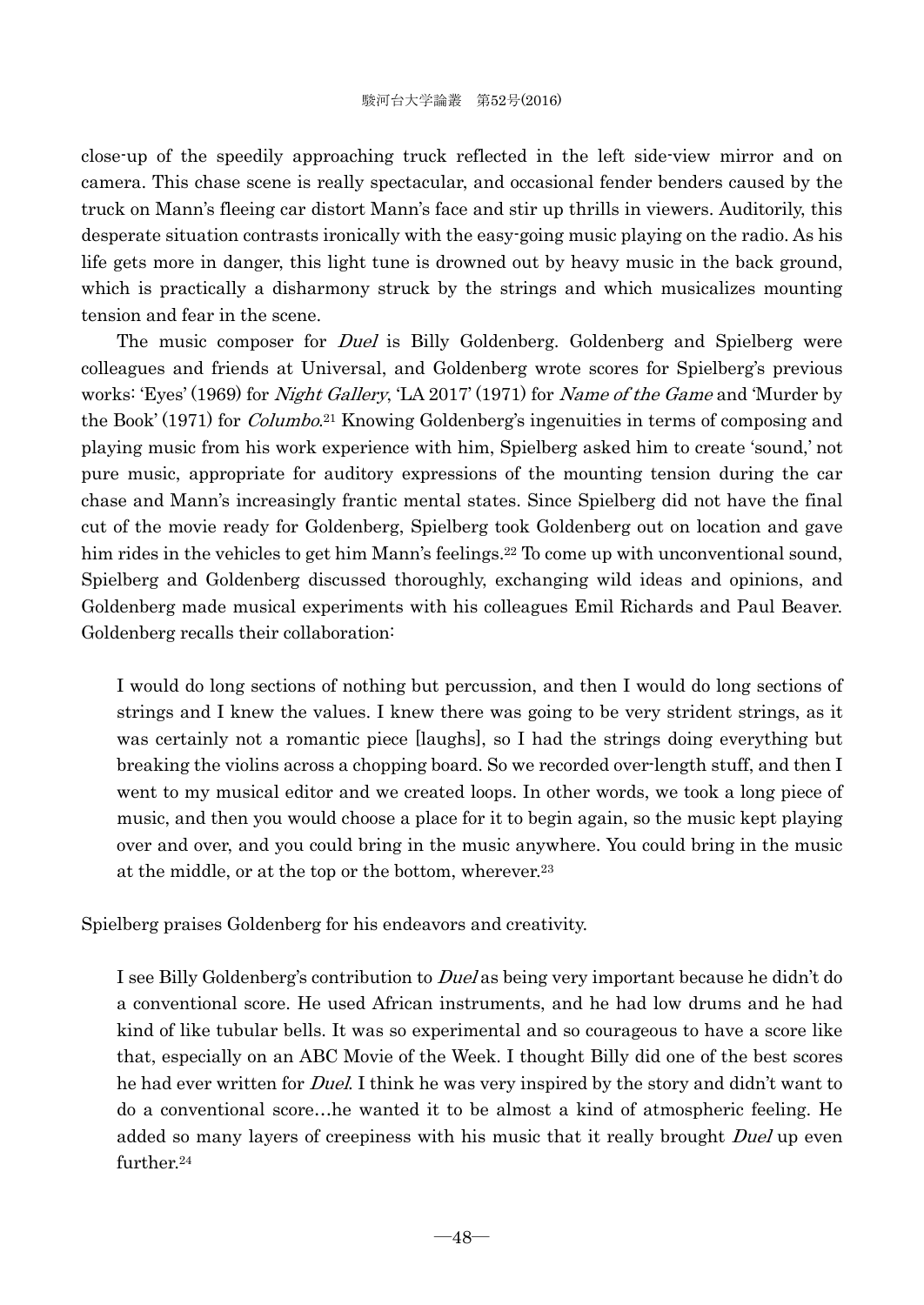Goldenberg regards the soundtrack of *Duel* as a kind of sound effects rather than music, likening it to 'an action painting' where a painter throws gobs of paint at the canvas. Matheson admires this fairly atonal work as 'orchestrated noise' which satisfied the director and would later excite viewers. 25

Incidentally, Goldenberg's music in *Duel* reasonably reminds viewers of that of Alfred Hitchcock's thriller, *Psycho* (1960). Though *Psycho* is more than ten years older than *Duel* and the former is in black and white while the latter is in color, both of the two similar tunes are used when a key character flees in a car. Obviously, the crisis is more impending in Duel than in Psycho because the physical menace is almost always close behind the protagonist in Duel while the female embezzler in *Psycho* runs away from her employer and a police motorcycle who may or may not know her crime. Apart from the similarities and differences between the two movies, Goldenberg is influenced by the *Psycho* composer, Bernard Herrmann, as a musician as he admits. Goldenberg's father was a percussionist, who worked very often with Herrmann on the radio. Goldenberg met Herrmann at a very young age and in the 1960s he studied Herrmann's music as well as other modern master composers such as Béla Bartók and Igor Stravinsky. Goldenberg found some musical aspects in common among them and worked them out into his own style. Goldenberg's music in *Duel* evokes more imminent danger with much faster scene deployment than Herrmann's in Psycho.<sup>26</sup>

# Ⅷ. Chuck's Café

The car chase in the first part of Duel abruptly ends when Mann suddenly slams on the brakes and spins into the roadside wooden fence across the highway from Chuck's Café and the truck goes away triumphantly. The mental and physical damage that the murderous truck inflicted on Mann is quite serious; as expected, Mann suffers whiplash, with his glasses half removed from his face due to the hard landing, and he staggers while walking toward a local old man who looks anxiously at him. To take a rest, Mann steps into Chuck's Café, whose billboard he dismissed (saying, 'No thanks, Chuck' in Matheson's story) several miles away because he had no intention to stop at the eatery then. However, the cafeteria is obviously no place for him, as Matheson depicts in his narrative.

He stumbled as he walked to the front door of the café. TRUCKERS WELCOME, read a sign in the window. It gave Mann a queasy feeling to see it. Shivering, he pulled open the door and went inside, avoiding the sight of its customers. He felt certain they were watching him, but he didn't have the strength to face their looks. Keeping his gaze fixed straight ahead, he moved to the rear of the café and opened the door marked GENTS.<sup>27</sup>

Chuck's Café is a hangout for local people and truckers and Mann is, as it were, an unsolicited customer though it is technically open to anyone. Actually, Mann is a stranger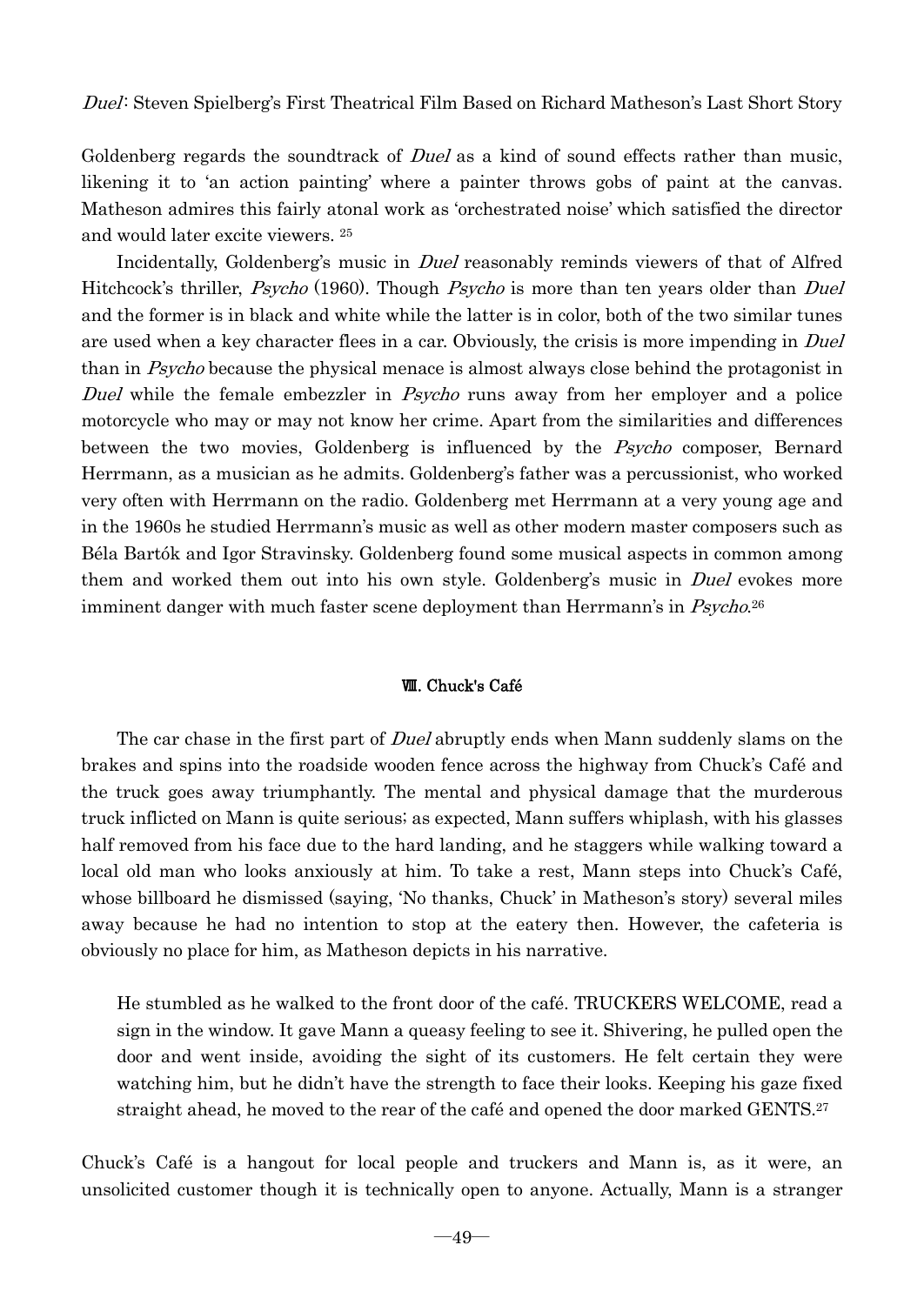while regular customers and cooks and servers are highly likely to be familiar to each another, which makes him feel nervous with their looks and all the more lonesome among them than when driving out on the road. He walks straightaway into the rest room, where in private he talks to himself, looking in the wall mirror as if in consultation with himself over the shaky foundations of middle-class American life and values.

Well, you never know. You just never know. You just go along figuring some things don't change, ever. Like being able to drive on a public highway…without somebody trying to murder you. And then one stupid thing happens. Twenty, twenty-five minutes out of your whole life…and all the ropes that kept you hangin' in there get cut loose. And it's like, there you are, right back in the jungle again. All right, boy, it was a nightmare, but it's over now. It's all over.

Matheson describes Mann's internal monologue more in detail in the original tale.

Still with us, Mann, he thought. He nodded, swallowing. Drawing out his metal comb, he neatened his hair. You never know, he thought. You just never know. You drift along, year after year, presuming certain values to be fixed; like being able to drive on a public thoroughfare without somebody trying to murder you. You come to depend on that sort of thing. Then something occurs and all bets are off. One shocking incident and all the years of logic and acceptance are displaced and, suddenly, the jungle is in front of you again. Man, part animal, part angel. Where had he come across that phrase? He shivered.

It was entirely an animal in that truck out there.30

In both inner speeches, Mann finds himself out of place; he is a man about town who is struggling to survive out in the countryside, where urban commonsense does not work out very well. In fact, he realizes that as a stray sheep he is helpless all alone in the middle of nowhere, which is metaphorically referred to as 'the jungle,' which inhuman monsters such as the leviathan-like truck rule. While Mann, who is rational and pacific, is more like an angel, the truck driver is definitely more like an animal, or even a beast, whose ferocity is represented in a form of fairly violent attack on Mann by his gigantic vehicle.

 Mann leaves the restroom, believing that his undue tribulation is over, but he is astonished to see through the window the truck parked in front of Chuck's Café. His feeling of relief is totally dispelled just as a customer breaks the balls in the pool table. Mann comes to the conclusion that he has been caught in a trap with the unknown truck driver somewhere in the café keeping a close watch on him. Mann takes a seat at a table beside the window with the truck outside in his view, which shows his physical and mental isolation from the rest in the cafeteria, but he feels pressure both from the customers inside and from the truck outside. All the while he tries to understand the situation he is in and thinks about what measure he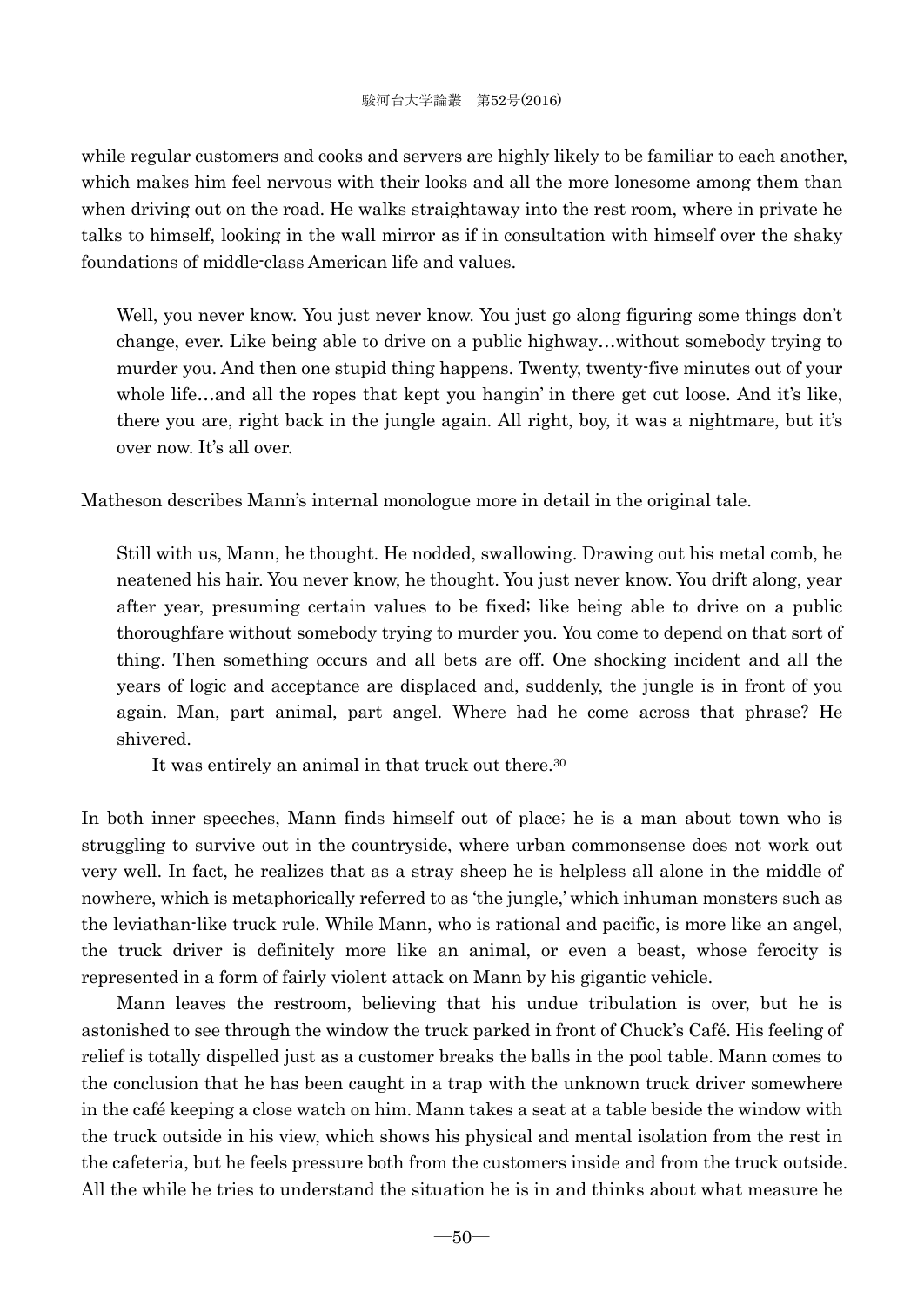should take, he hides the right side of his face with his right hand so that the truck driver cannot recognize him while he peeps between his fingers at the male customers who look quite different as such an icon of American masculinity as Marlboro man in cowboy hats, jeans and boots from Mann in a necktie, at the counter for the truck driver.29 Mann's introspection is interrupted by a middle-aged waitress, who suddenly makes such a big noise when she sloppily puts the cutlery on the table for him that he feels surprised. Here is another diminishment of Mann as a man; his nervous attitude contrasts sharply with the relaxed waitress and a female customer's dark face in the shadow in the foreground makes Mann look small. In this sense, this cut is a variation of the telephone conversation between Mann and his wife with the overweight woman at the gas station, and here in Chuck's Café, the likes of Steve Henderson, whose name was only mentioned over the phone, are dominantly present at the counter. Unlike when he did not even say anything to Henderson, who attempted to rape his wife, on the previous night, in order to protect himself and his pride Mann tries to persuade a macho guy who he misunderstands is the truck driver to stop disturbing him, and when he dismisses Mann as crazy, Mann starts a fist fight with him by smashing a hamburger out of his hand. As many viewers may expect, the man knocks down Mann and leaves the café in a much smaller van, not in the huge truck. A moment later, the oil tanker revs its engine as if to laugh at Mann and starts to drive away, when Mann, who is humiliated and angry at the truck driver, who was not in the café, begins to run after it on foot, only in vain. The whole incident at Chuck's Café reveals not only Mann's physical inferiority to working class men in the countryside but also his intellectual naiveté exploited by the truck driver's cunningness and cruelty.

#### Ⅸ. School Bus and Sally's Snakerama Station

 Mann is stopped by a school bus driver sometime after he leaves Chuck's Café. The bus is stuck in the sands on the roadside at the entrance to a tunnel and the driver asks Mann to help him out. Here, Mann discloses another aspect of his powerlessness. Firstly, he yields to the driver's insistence and agrees to help him. Secondly, he cannot keep the school children under control; while he talks with the bus driver, a few of them sit on the hood of his car and will not get off though he tells them to. Thirdly, while he treads hard on the accelerator pedal and pushes the bus, kids in the backseats ridicule him by making funny faces at him. Then, disappointingly, he fails in the rescue operation because his sedan gets stuck, too, and, what is worse, he is met with the kids yelling at him, repeatedly saying, 'You can't do it!' rather than giving him a pat on the back for his efforts. Finally, the truck suddenly appears at the other end of the tunnel and deals a finishing blow to him. The truck turns on the headlights as if a beast woke up and opened its eyes to capture its prey, and approaches the bus. At sight of the truck in the distance, Mann falls into a panic, and to save the kids he tries to move them back into the bus. However, the kids are as out of control as ever and the bus driver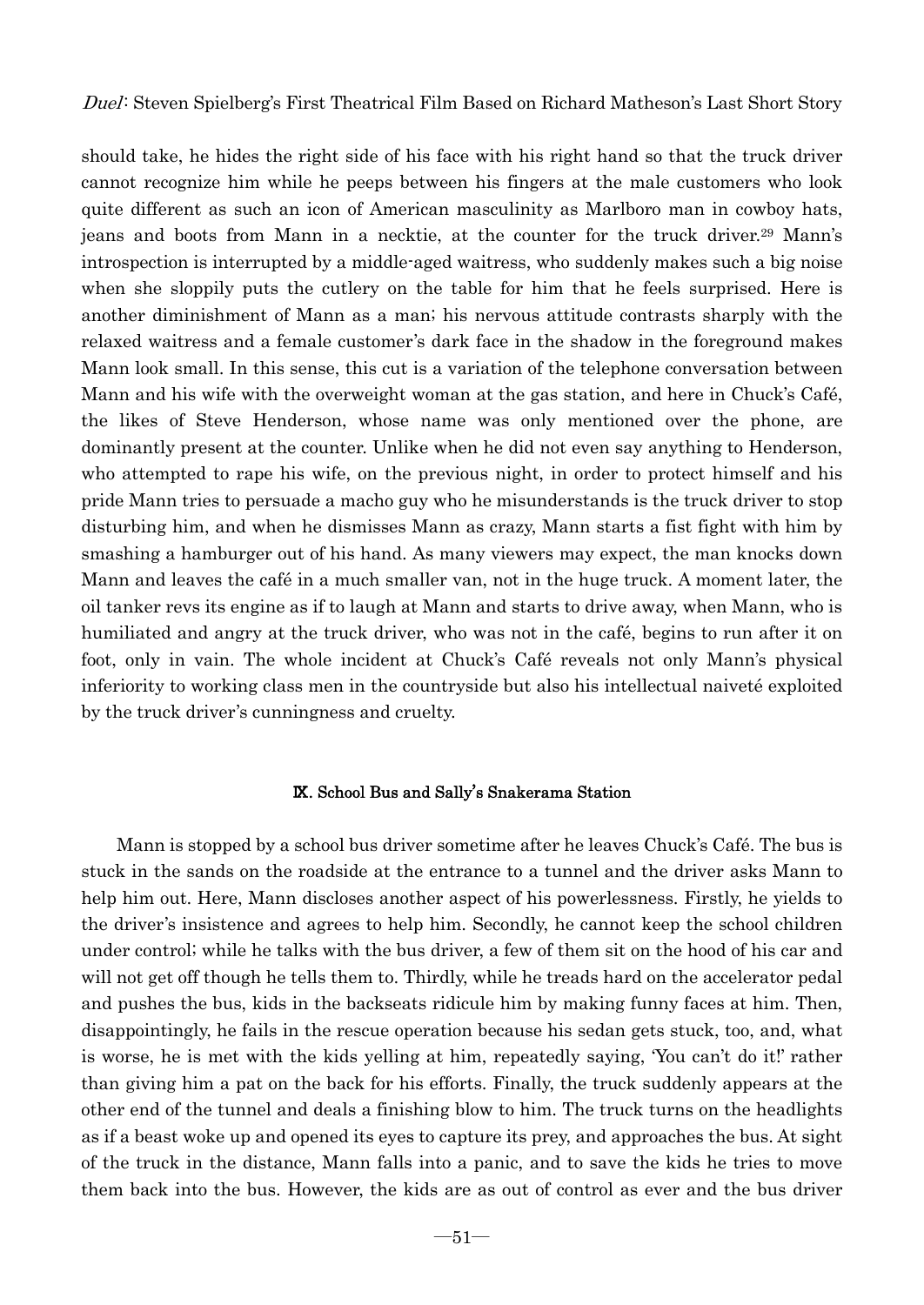controverts him on the probability that they are safe as long as they stay on the roadside even though they are outside the bus. Giving up on them, Mann desperately bounces up and down on the hood to get his car's front bumper off the bus's rear to secure his own personal safety. Mann's self-rescue not only is ironic because he may possibly give a dent on the hood which he forbade the kids previously but also makes him look painfully silly faced with a matter of life and death. However, rather than setting on Mann or the children, the truck gently pushes the bus out of stuck (though it pushes Mann's car much harder to get him killed by a train on a crossing later). By this deceitful act of chivalry, the truck as a false white knight shows his overwhelming power, 'kindness' and 'reliability' in a grand manner, compared with Mann in his small car who hurries off with his tail between his legs, leaving an impression of himself as a weak, twitchy and miserable entity.

 After the narrow escape at the railroad crossing, Mann stops at a service station, uniquely named Sally's Snakerama Station, with the truck parked ahead of the road. As the name indicates, it features snakes, big and small, and other wild animals such as lizards, tarantulas and even coyotes. It is indeed a weird place deep in the country beyond the scope of Mann's understanding. Mann calls the police in the telephone booth after he tells a middle-aged female attendant to check the radiator hose and fill the car's tank with gas. While he is waiting for the operator to get him connected to the local police, the truck revs the engine as if in a contest with rattling and hissing snakes and makes a big turn to the station. In this cut, Spielberg emphasizes the truck's strength and sturdiness by shooting from under with attention to its downside cylinder that rotates with virility. The truck rampages through the premise of Snakerama; it tears down the phone booth, blasting the extended horn as if a monster roared, with Mann barely escaping death, and smashes animal showcases into pieces. This bestial devastation is a rigid enforcement of the law of the survival of the fittest by the superior upon the inferior, that is, it is the truck that is the boss in the wilderness and other creatures are merely its subordinates and prey. As the result, Mann runs for life and leaves the filling station in his car without replacing the radiator hose, which represents his invariably inadequate masculinity and so do the fleeing small wild animals, while the rig carries out its virility in violence. Mann takes shelter in a blind spot beside a railroad from the highway and waits until his chaser goes past. Presently, Mann falls asleep, feeling safe and sound as well as relieved and exhausted in the hideaway, which is as silent as the grave, sinisterly located close to an auto waste dump. As Mann previously noticed a place that looked inauspicious like a cemetery when he passed the billboard of Chuck's Café, now viewers find him sleeping comfortably with scrapped cars on the other side of the rail track that draws a fine line between the land of the living and that of the dead. Suddenly, a dark figure shows up behind Mann's car and wakes him up in surprise with a long honk. Mann (and also viewers) thinks that the truck is back and attacking him from behind again, but soon realizes that only a freight train is passing by and that he is still alive. Away from the borderline between life and death, Mann goes back onto the highway, which is, as it were, a dangerous game trail that runs along the track and where the predacious rig hunts around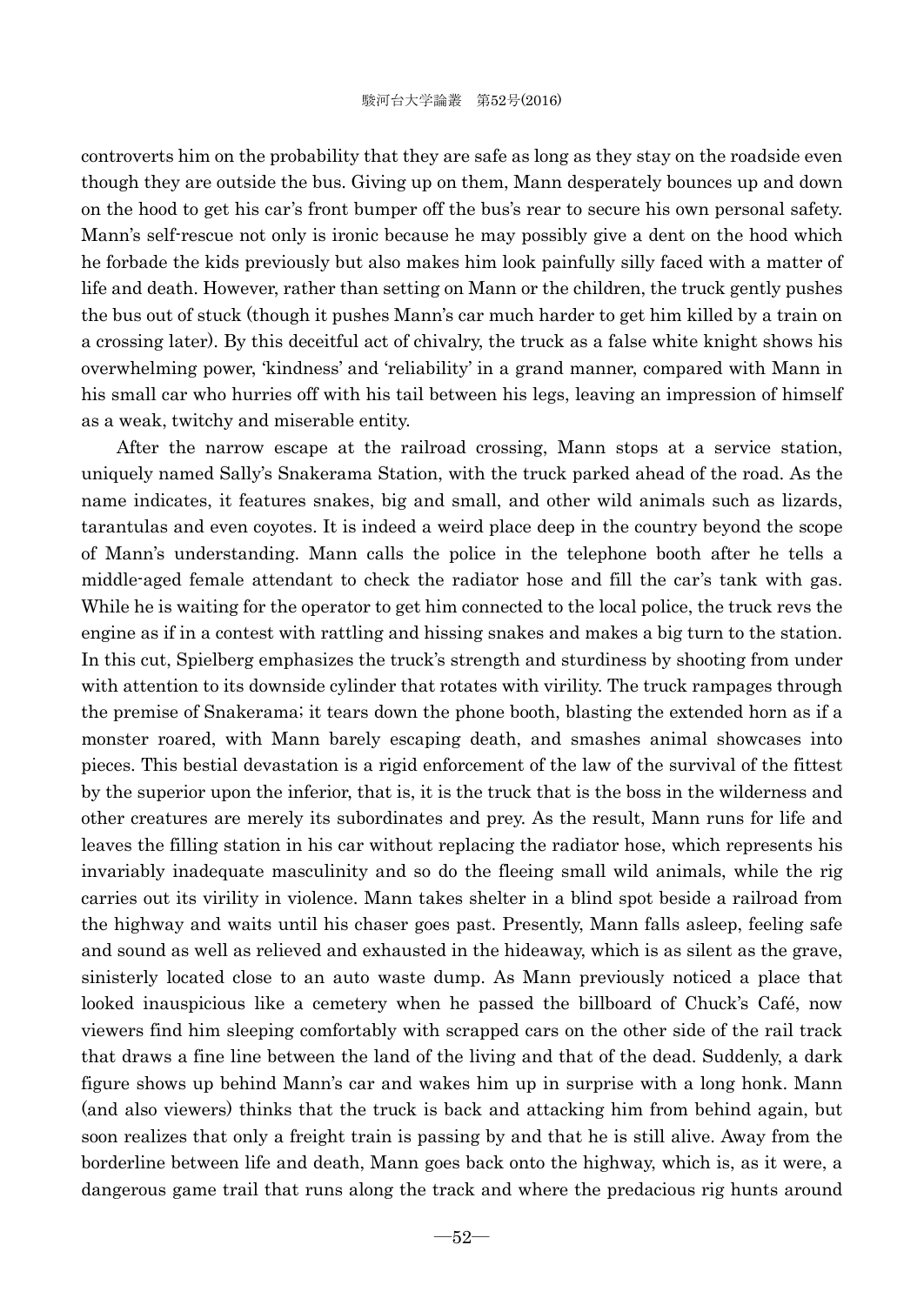though Mann still remains on the side of the living. However, as Mann goes farther on, a sinister sense of death comes closer to him, especially in Matheson's short story. When Mann's car moves along the mammoth side of the truck and glanced at the cab, he saw the name KELLER painted on its door, but he mistakes it for KILLER, which shows more clearly than ever the relationship between the truck as the wannabe murderer and Mann as the most potential victim.30 Even in flora, Mann sees a bad omen.

His car began to pass a field of flowers; lilacs, Mann saw, white and purple stretching out in endless rows. There was a small shack near the highway, the words FIELD FRESH FLOWERS painted on it. A brown-cardboard square was propped against the shack, the word FUNERALS printed crudely on it. Mann saw himself, abruptly, lying in a casket, painted like some grotesque mannequin. The overpowering smell of flowers seemed to fill his nostrils. Ruth and the children sitting in the first row, heads bowed. All his relatives―<sup>31</sup>

Contrary to its optical beauty, the glimpse of the flower field ironically inspires Mann to envisage his own burial service: himself as dead as a doornail in the coffin with his family around him. This abominable visualization of his funeral implies that his life would be extremely in danger.

# Ⅹ. The Duel between Mann and the Truck

 Mann gets ambushed by the stalking truck again, and after they increase and decrease the distance between themselves and Mann asks passers-by in vain to call the police for him, the chase starts again. Finding no way out, Mann makes up his mind to face the challenge from the bullying trucker; he equips himself with his eyeglasses and buckles up for an upcoming ruthless battle as Gary Cooper confronts four outlaws after he asks around for deputy sheriffs and people in town give him the cold shoulder in *High Noon* (1952) as Spielberg compares Duel to the classic western.32 Mann's forced combative spirit expresses itself in his words such as 'Now let's see if you catch me!' and 'You can't beat me on the grade!' though his tone of voice sounds and his face shows a lurking anxiety. In fact, his resolve wavers and he nearly stops to ask for help when he mistakes a pesticide company's car for a police patrol car, but he has no other choice but to go on running away from the truck. The intensity of the race is very well photographed in terms of visual effects. Spielberg shot the truck from a low angle with the focus on the grinding wheels to emphasize the high speed of the pursuer while frontal close-ups of the truck convey the increasing momentum that it gains. Spielberg used these shots alternately and repeatedly and succeeded in visualizing the sense of rapidity. The scene where Mann's sedan and the truck pass a freight train makes the chase look really fast, too. In addition, such reckless driving as running down dust balls,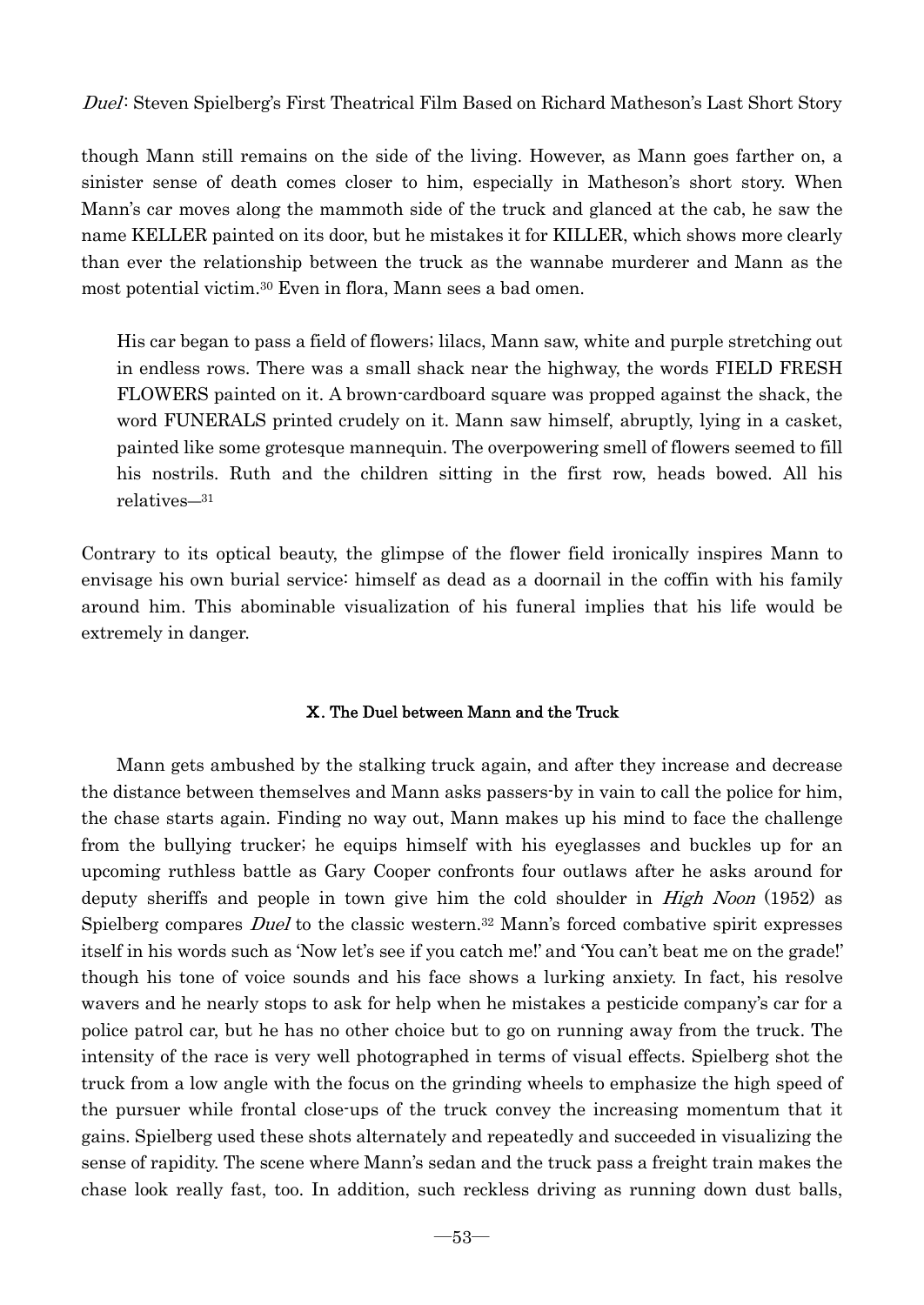fishtailing and skidding into wooden fences builds up tension and impending crisis. Physical and mental damage on Mann correlates closely with that on his car; after he fails in making a sharp turn at the foot of a hill and has a cut in his mouth which starts to bleed, a cloud of smoke comes out of the rear end with a hissing sound. This mechanical deficiency at the critical moment is caused by the aforementioned worn-out radiator hose, which alludes metaphorically to his inadequate masculinity, and makes Mann literally fight a much harder uphill battle. On his way up the hill, Mann's car loses momentum and slows down while the truck, which fell behind pulling a heavy trailer, regains pace little by little. From this moment till they go downhill, Mann is more than ever in despair. In close-ups from a low angle and from the front, Mann weakly utters entreaty such as 'Oh my God,' 'Please' and 'Faster.' Mann becomes further disheartened as his car loses power, emitting more and more smoke, and the pursuer comes closer and closer; with his eyes and nostrils wide open and showing his teeth with the blood dried, Mann's feeble voice grows into a desperate scream: 'Come on… Come on, let's go! COME ON!!'

 Over the hilltop and downhill, Mann regains impetus and reaches a plateau, where he has a showdown with the truck. Mann smashes his car into the truck head-on, with himself jumping out of it. His car explodes in the crash and flames and dark smoke blind the truck driver and the two vehicle fall off the cliff. In this last scene, there is a big difference between Matheson's original work and Spielberg's adaptation. In Matheson's, the truck and trailer blow up in a big way as is expected.

The storage tank on the truck exploded first, the violence of its detonation causing Mann to stagger back and sit down clumsily on the dirt. A second explosion roared below, its shock wave buffeting across him hotly, making his ears hurt. His glazed eyes saw a fiery column shoot up toward the sky in front of him, then another.<sup>33</sup>

On the other hand, in the telefilm, the truck unexpectedly does not explode; instead, giving a big roar like a monster, it precipitates itself over the cliff and falls apart at the bottom. Executives at Universal were angry with the unexploded rig because they thought that the final scene would lack in impact without explosion. However, Spielberg would make the rig killed as a gigantic creature, not as a machine. As a matter of fact, when the dust settles, the corpse of the truck lies in a long sprawl like a large beast, with an electric fan still revolving, as if it were taking its last breath, and dark reddish oil leaking from a tube like blood dripping from a vein. Mann looks down on the dead truck from the cliff, leaping about with joy. Clearly, Mann on the top is the winner while the truck in the bottom is the loser, which resembles David's victory over Goliath in the Old Testament as his name also indicates. Mann's conquer over the truck is symbolic of his regained potency as a man and of the triumph of the civilized over the uncivilized.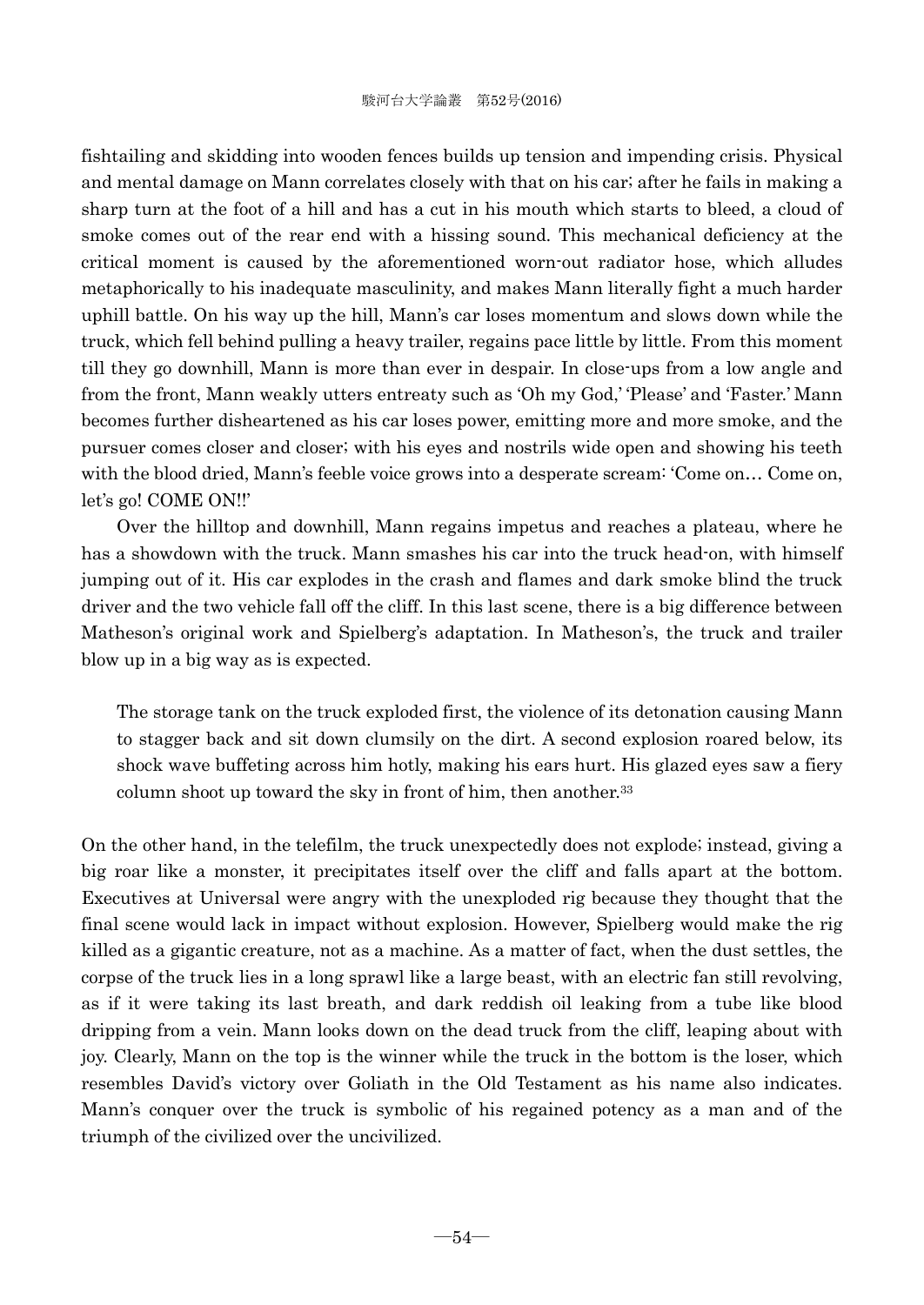#### Ⅺ. Postproduction and Premiere

 After Spielberg edited and dubbed the film with the staff on a very tight schedule, Universal held a premiere screening not only for their executives but also for industry, critical and media invitees before it was aired on ABC. The studio did another screening for students from Claremont College. On November 13, 1971, Duel was broadcast on ABC Movie of the Weekend. Spielberg watched it on TV, sharing the exciting experience with millions of people he did not know. After the premiere on TV, newspapers and magazines praised *Duel* for its high quality as a movie for television; Variety regarded it as 'finest so far of the ABC Movies of the Weekend' and belonging 'on the classic shelf reserved for top suspensors,' Gannett News Service called *Duel* 'the best 90 minutes of suspense yet brought to television,' The Chicago Daily News referred to it as 'the best TV movie of the year, and possibly the best such TV film yet created,' and The Los Angeles Times labeled as Duel the 'best TV movie of 1971' and 'a classic of pure cinema.' The mass media proved right about their high evaluation of Duel. It was nominated for Best Movie Made for TV at the Golden Globes on February 9, 1972, and won Outstanding Achievement in Film Sound Editing and was nominated for Outstanding Achievement in Cinematography in the Emmy Awards on May 6, 1972.34

As the result of the great success of *Duel* on TV in the United States, in spring, 1972, Universal had Eckstein and Spielberg expand its running time from 74 minutes to 90 for a theatrical release in Europe. Spielberg shot three additional sequences with Dennis Weaver for three days, from April 23 to 25: the payphone conversation between Mann and his wife at the first gas station, the rescue operation of the school bus and Mann's crisis at the railroad crossing. As discussed in the previous section of this paper, these new scenes are very significant in thinking about Mann's masculinity and potency.35

The extended version of *Duel* was released through Cinema International Corporation at selected theaters not inside but outside London with the horror Asylum, starring Peter Cushing, to know how it would be received in the UK, in late October, 1972. Duel was success there, too, and subsequently expanded to West End in London on November 2, 1972. After its successful reception in the UK, Duel was released all over the world, including France, Finland, Austria, Germany, Spain, Serbia, Israel, Brazil, Japan and Australia. Spielberg and Dennis Weaver traveled in Europe to promote *Duel. Duel* was screened at film festivals such as the 12th International Festival of Television in Monte Carlo in March, 1973, and the 23rd Berlin International Film Festival in July, 1973. The film was awarded the Cariddi D'Oro for Spielberg as the director and the Best Opera Prima at Taormina Film Festival in Italy, and won the Silver Spotlight at the Frankfurt Local Motion Picture Editors and Reviewers Awards. In Europe, where the countries were not as rich as the United States, and socialism held political and economic clout, viewers and critics paid more attention to the potential class conflict between Mann as an educated, urbane, middle-class man and uncultured truck drivers and farmers in the countryside. Since Spielberg was not conscious of political aspects that *Duel* might take on, he fell into miscommunication with media reporters on what they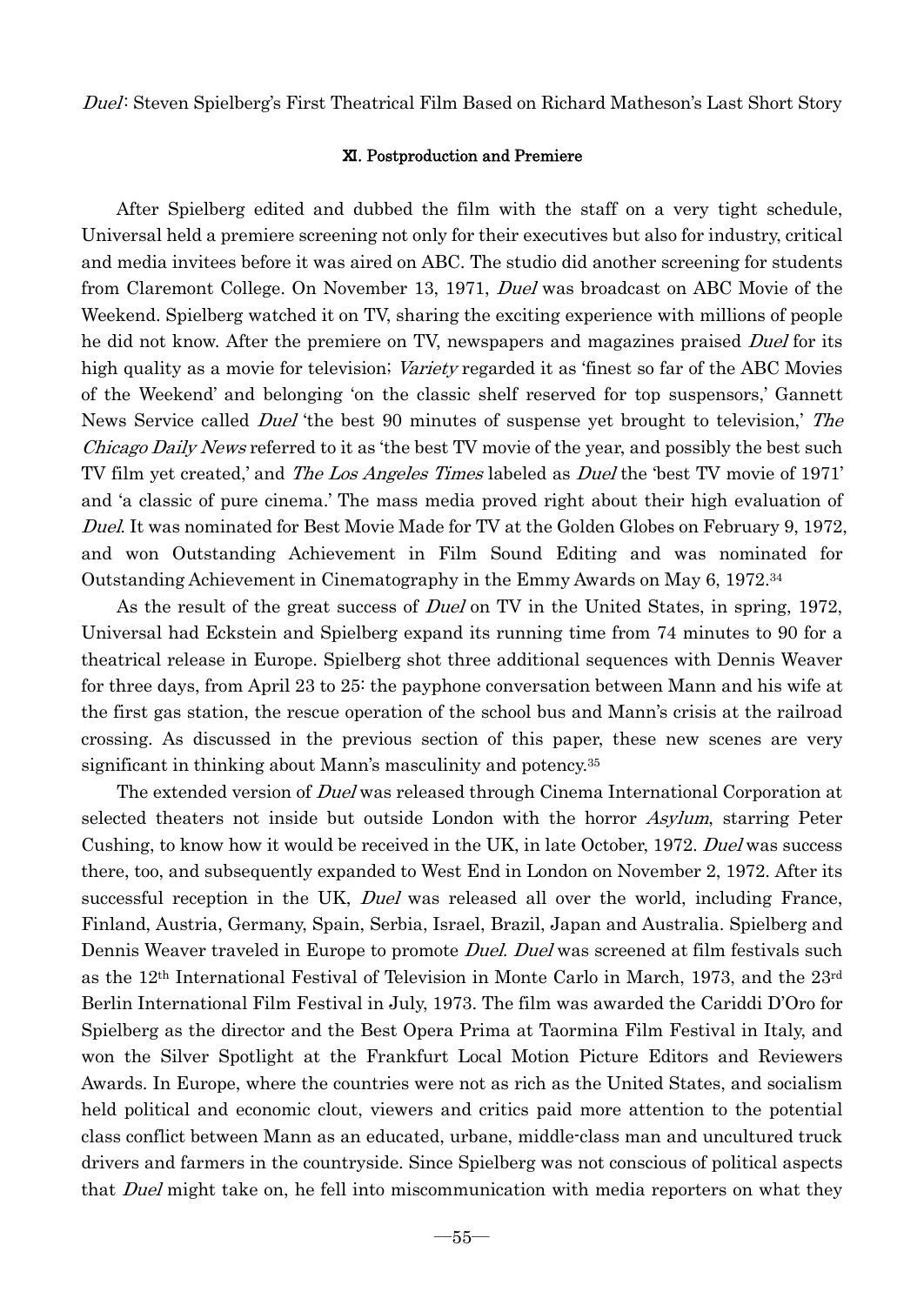claimed the class struggle, which is an important issue more verbally expressed in Matheson's original work. 36

# Conclusion

 Initially, Spielberg's Duel was a modest project for broadcast on television with a modest movie star, but it became Spielberg's first major success featuring Matheson's last short story brilliantly, which led him to make a name for himself as a motion picture director, and Dennis Weaver made a great hit in his role. Though the theatrical release of *Duel* in the US in 1983 failed, many people in the world have watched it on TV, videotape, DVD, Blu-ray, the Internet and other media for more than four decades. Even now Spielberg watches it occasionally for himself just to remind himself of his audacity and enthusiasm in his young days. Duel is truly an economical piece of work for television shot on tight schedule and budget, but it looks into the characters' psychology and social and personal issues deeply rooted in American society such as gender roles, class struggles, urban-rural disparities and the environment. In the early 1970s, Spielberg skillfully blended these key elements into an entertaining telefilm and posed them in a very graphical fashion.

#### Notes

1 Steven Awalt, Steven Spielberg and Duel: the Making of a Film Career (Lanham, Maryland: Rowan & Littlefield, 2014), 18-21.

2 Awalt, 15-18.

3 Awalt, 21.

4 Awalt, 168-173.

5 Arch Oboler, 'What the Devil,' Lights Out Everybody, NBC, October 6, 1942. https://www.youtube.com/watch?v=Asj5i4FFyrc.

6 William N. Robson, 'Snow on 66,' Suspense, CBS Radio, July 15, 1962. https://www.youtube.com/watch?v=NxrVjq8oSiw&index=4&list=PL1f2\_uLXgb2dO60sByKRJ IInfRi2XRHs6.

7 Awalt, 173.

8 Awalt, 43-51.

9 Awalt, 55-58; Dennis Weaver, All the World's a Stage (Charlottesville, Virginia: Hampton Roads, 2001), 117-119; Ian Freer, 'Up close and Personal,' *Empire: the Directors Collection*: Steven Spielberg: The Life. The Films. The Amazing Stories. (London: Empire, 1999), 16-17; Dennis Weaver: Archive Interview, Part 4, Archive of American Television. http://emmytvlegends.org/interviews/people/dennis-weaver#.

10 Awalt, 57-58.